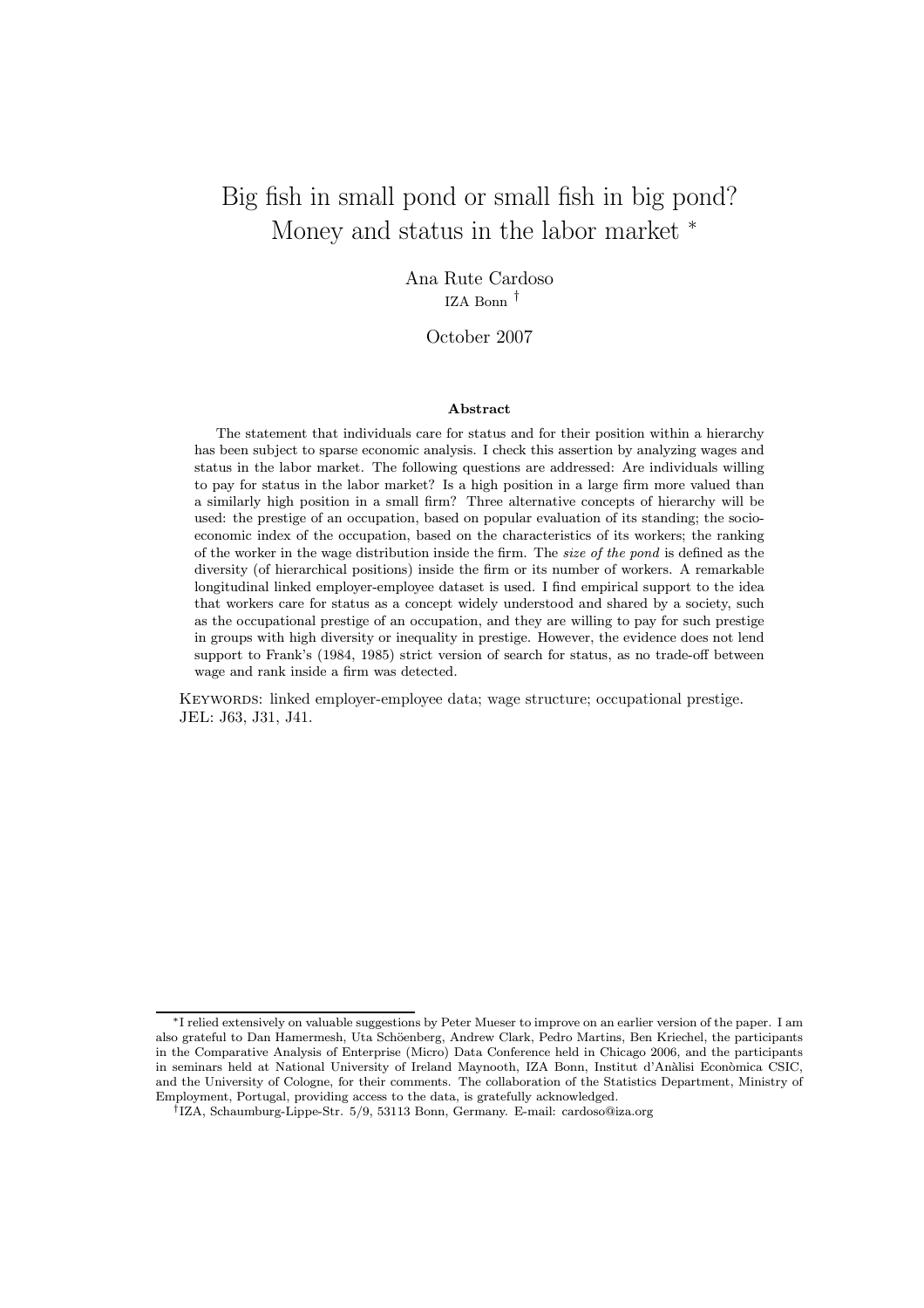# 1 Introduction

Individuals care for status and for their position within a hierarchy  $-\text{this state}$ ment has been subject to sparse economic analysis, in contrast to the psychology and sociology literatures. Hamermesh (1975) introduced interdependencies among workers when modeling labor demand and labor supply, as individual effort and productivity would depend, not just on the worker's own wage, but also on a comparison wage, for example the average wage in the firm. Frank (1984, 1985) underlined the existence of, not just one comparison point, but multiple reference points, as workers care about their ordinal position in a hierarchy. He went on to predict that workers would be willing to pay to have a high position in a hierarchy and would, on the contrary, require a compensation to accept a low position. The idea that workers are willing to pay for status in the form of a lower wage is also discussed in Weiss and Fershtman (1998), who model its impact on wage differentials, output, and welfare. Moldovanu et al  $(2005)$  focus on the optimal definition of status categories by a principal wanting to maximize performance in an organization made up of agents who care about relative positions (for other models of interdependencies among individuals' preferences, and interactions between money and status in a framework extending beyond the labor market, see for instance van de Stadt et al (1985), Robson (1992), Layard (1980), Frank (1985) or, more recently, Becker et al (2005), Hopkins and Kornienko (2004) or the overview in Frank (2005)).

On the empirical front, the issue has been handled by looking at the impact of pay rank on job and wage satisfaction. Relative positions in the labor market have been shown to influence job satisfaction and to have an impact on worker productivity, through absentism, shirking, and turnover (see the early paper by Hamermesh (1977), or Clark and Oswald (1996), Bygren (2004), Taylor and Vest (1992), Groot and van den Brink (1999), and Ward and Sloane (2000)). Recently, Brown et al (2005) have used laboratory experiments complemented with survey data to show that workers care, not just about their absolute pay level, but also about their pay relative to the mean of their group and, moreover, about the rank they occupy in the pay distribution. On the other hand, Charness and Kuhn (2007)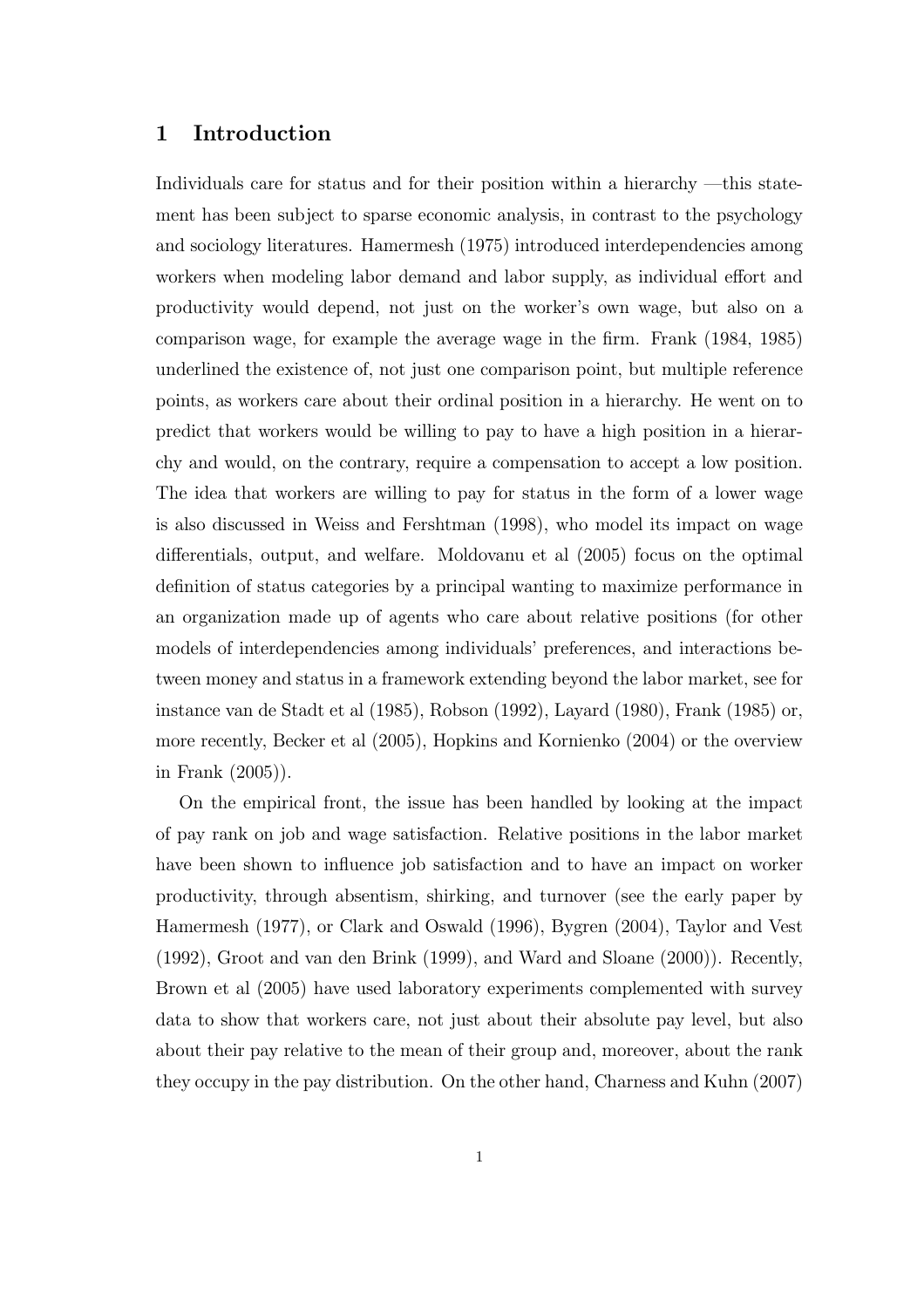have challenged the idea that firms adopt a compressed wage distribution because workers care about co-workers' wages and adjust their level of effort accordingly. Evidence from their laboratory experiment indicates instead that workers' effort depends only on own wage and not on co-workers' wages. Neumark and Postlewaite (1998) present an application to female labor force participation, showing that concern over relative incomes may draw women into the labor force.

This paper sets the analysis of the topic in a different framework. Relying on the theoretical background by Frank (1984, 1985), it performs a direct test on the existence of a trade-off between money and status in the labor market. The following questions will be addressed: Are individuals willing to pay for status in the labor market? Is a high position in a large structure valued more highly than a similarly high position in a small structure?

The study is based on a remarkable longitudinal linked employer-employee dataset covering each year over one million workers in manufacturing and services private sector in Portugal. The population of wage-earners in those sectors and their firms are covered, thus reducing problems commonly faced by panel datasets, such as panel attrition and over- or under-sampling of certain groups. Moreover, the legal requirement for the data to be posted in a public space in the firm contributes to its reliability, reducing measurement errors.

The empirical model will consider the firm as the comparison group, consistent with Frank's model and with empirical literature that has shown that individuals make comparisons with groups they are close to, namely, in the framework of the labor market, their co-workers. To define status, three alternative concepts of hierarchy will be used: the prestige of an occupation, based on popular evaluation of its standing; the socio-economic index of the occupation, based on the characteristics of its workers; the ranking of the worker in the wage distribution of the firm. The use of the first two measures relies on the work by Ganzeboom and Treiman (1996). The third corresponds directly to Frank's model. Given the aim of checking whether a high hierarchical position in a large structure is valued more highly than a similarly high position in a small structure, different alternatives will be used to define the size of the *pond*. Two alternatives take into account the diversity of the hierarchy, by computing the dispersion of its positions using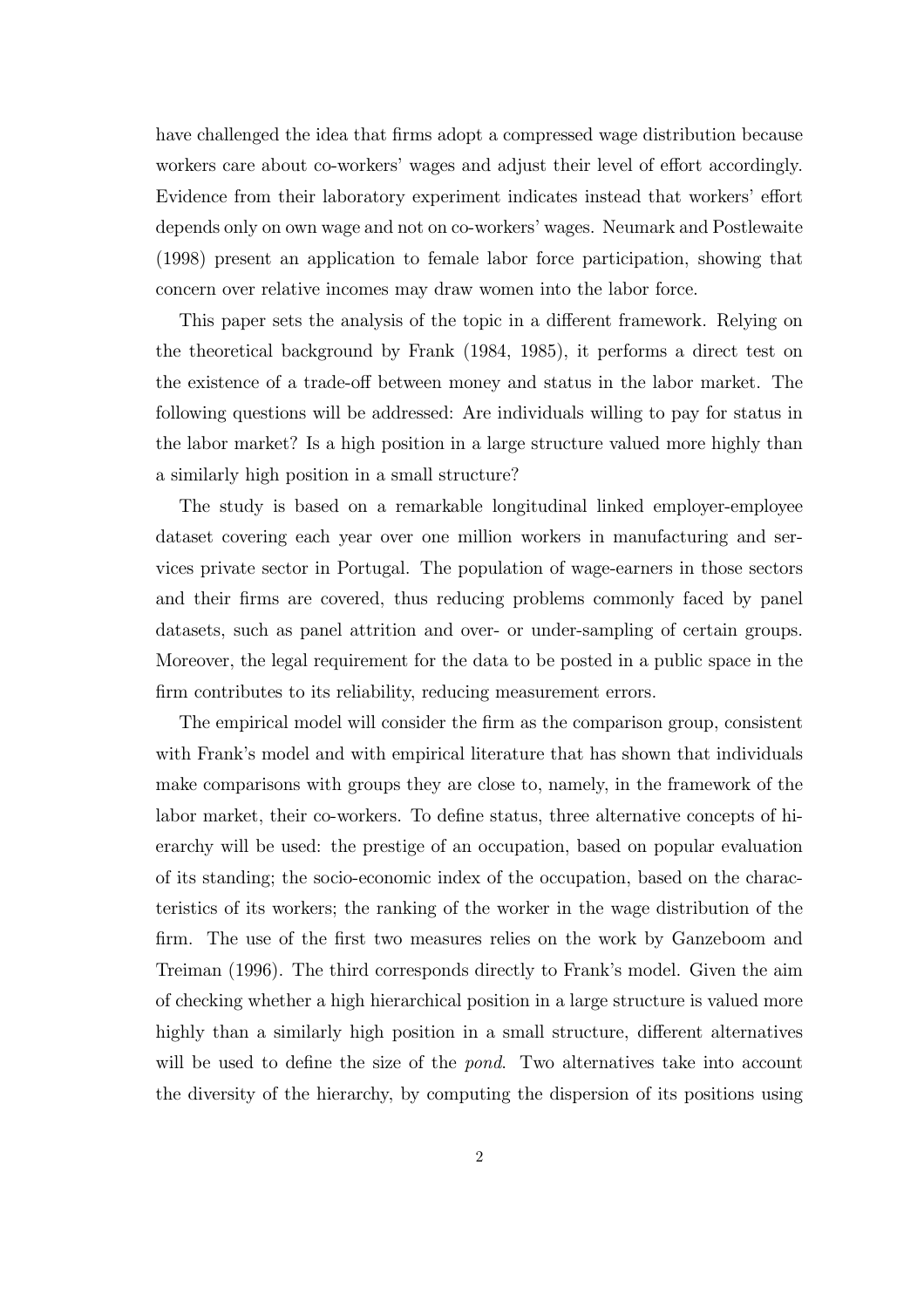the Gini index and the coefficient of variation, two measures of dispersion widely used in the literature. The underlying idea is that a larger (more diverse) pond is one with sharper distinctions in hierarchical positions. Indeed, if placed within a totally flat organization, where everyone would have equal standing, there would be no scope for an individual to pay for status at the top of the hierarchy, simply because there would be no such hierarchy; conversely, more stretched hierarchies would leave more scope for individuals to want to buy positions at the top. Naturally, the size of the pond will alternatively be defined as the number of workers in the firm. Using alternative concepts of status and firm size/diversity, the aim is to check the robustness of the results to alternative empirical implementation of the concepts.

Section 2 briefly describes Frank's theoretical model and presents its empirical predictions. Section 3 describes the data set and discusses the concepts used. Section 4 presents the empirical model and discusses the results. Concluding comments are presented in section 5.

# 2 Theoretical background: predictions when status matters

Frank's (1984, 1985) argument departs from two basic ideas: there is interdependence of preferences, in the sense that individuals care for their position in a hierarchy, comparing their own standing with the standing of others or, in other words, status matters; individuals are free to choose the groups they join, in particular the firm they work for (and the neighborhood they live in, etc).

Given the distaste for being ranked low in a comparison group, individuals would presumably choose to associate with those who are similar to them, thus sorting into homogenous groups. According to Frank, what prevents this from being the standard situation is the fact that some individuals are willing to pay for status. Given the heterogeneity in their willingness to pay for status, heterogenous associations will form, as status seekers transfer resources to those who care less about status. "[V]ariations in the monetary valuations people place on status create opportunities for mutual gains through exchange, without which heterogenous local hierarchies could never coalesce" (Frank, 1985: 48). Status within one's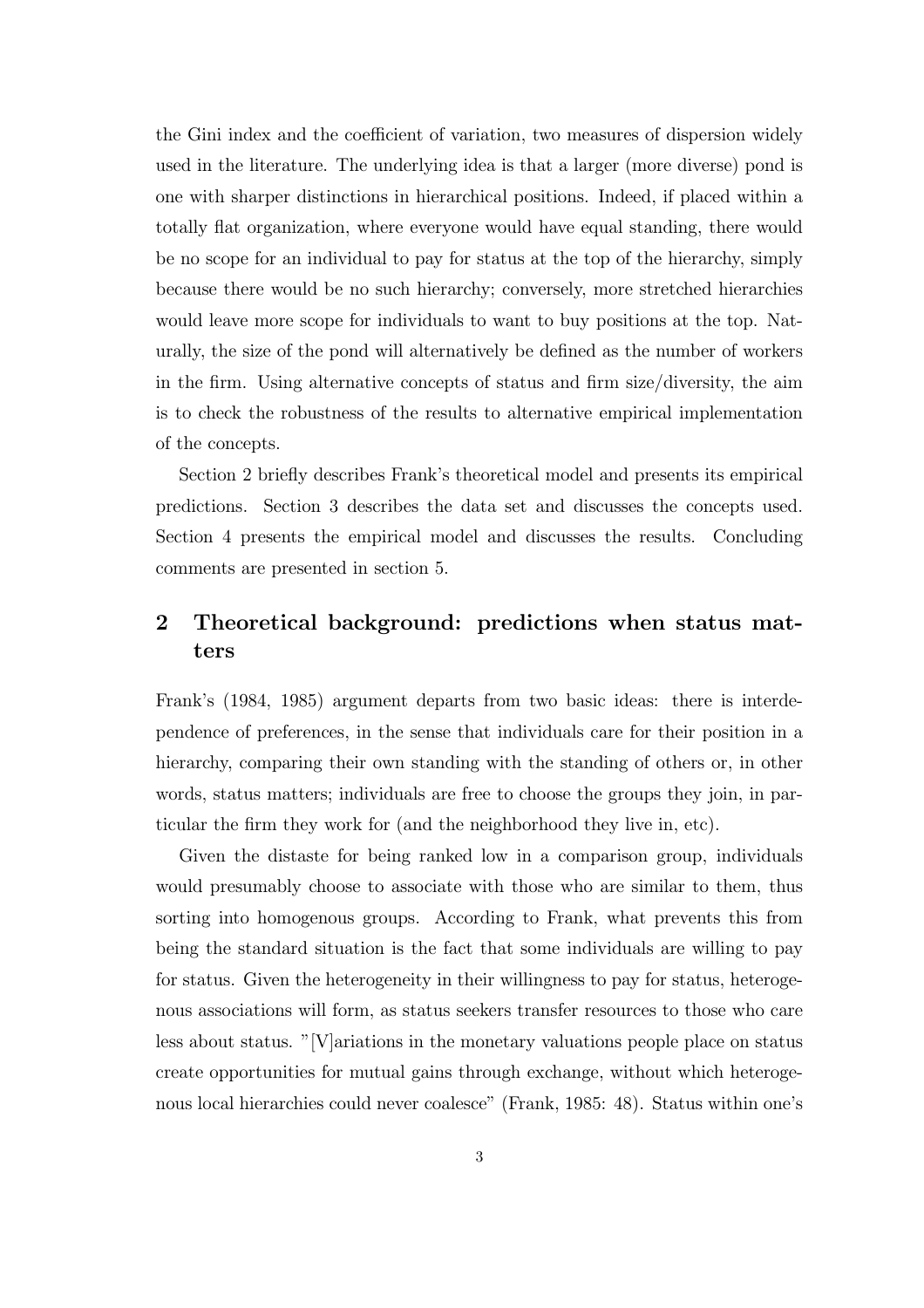hierarchy would thus be a tradable good like any other.

In the framework of the labor market, the firm is seen as the comparison group of relevance, a local hierarchy of co-workers. The search for status would lead some workers to be willing to pay for improved status in the form of a lower wage (relative to their marginal productivity); conversely, a lower status within a firm would be compensated with a higher wage (relative to the worker's marginal  $\text{productivity}$ ).<sup>1</sup> Otherwise, the worker would have an incentive to join a firm where the productivities and wages of co-workers would be closer to his own. This tradeoff between wage and status would be the key to explain the observed compression of the distribution of wages within firms, when compared to the distribution of worker productivities.

The major prediction of the model is thus that wage differentials within the firm understate the differentials in worker productivity (see proposition 1 in Frank, 1984: 552). In the economy, for workers with equal productivity, the wage would vary depending on the rank position: those occupying a high rank in a firm would have given up part of their wage to pay for status, while those occupying a low rank in a firm would be compensated with a wage premium. The graph in Frank  $(1985: 54)$  illustrates this point particularly well and it is reproduced in figure 1. This is the first hypothesis under empirical scrutiny, which I will refer to as Frank's strict hypothesis of a trade-off between money and status.<sup>2</sup>

A closely related, though broader, hypothesis under scrutiny will consider alternative definitions of status —instead of the rank in the local hierarchy internal to the firm, the prestige of the occupation, as widely recognized by the population in general. The idea that the value attached to a high hierarchical position may be higher in large firms than in small ones will be subject to testing.

 $1$ Though Frank argues that on average it would still hold that workers in each firm would be paid their marginal productivity.

 $2$ The second proposition in Frank (1984), not subject to testing here, states that the closer the interaction among workers, the more compressed will be the wage distribution with respect to the distribution of workers productivities (as a result of the fact local comparisons, with individuals who are closer, matter more than global comparisons). The model does not progress into the endogenous definition of the number of groups, their size and composition, or the price of status. These would all be "determined in a complex way by the distributions of individual preferences and abilities. In labor markets involving large numbers of individuals, there will in general be a rich menu of choices within which preferences regarding status vis-à-vis coworkers can be accommodated." (Frank, 1984: 552)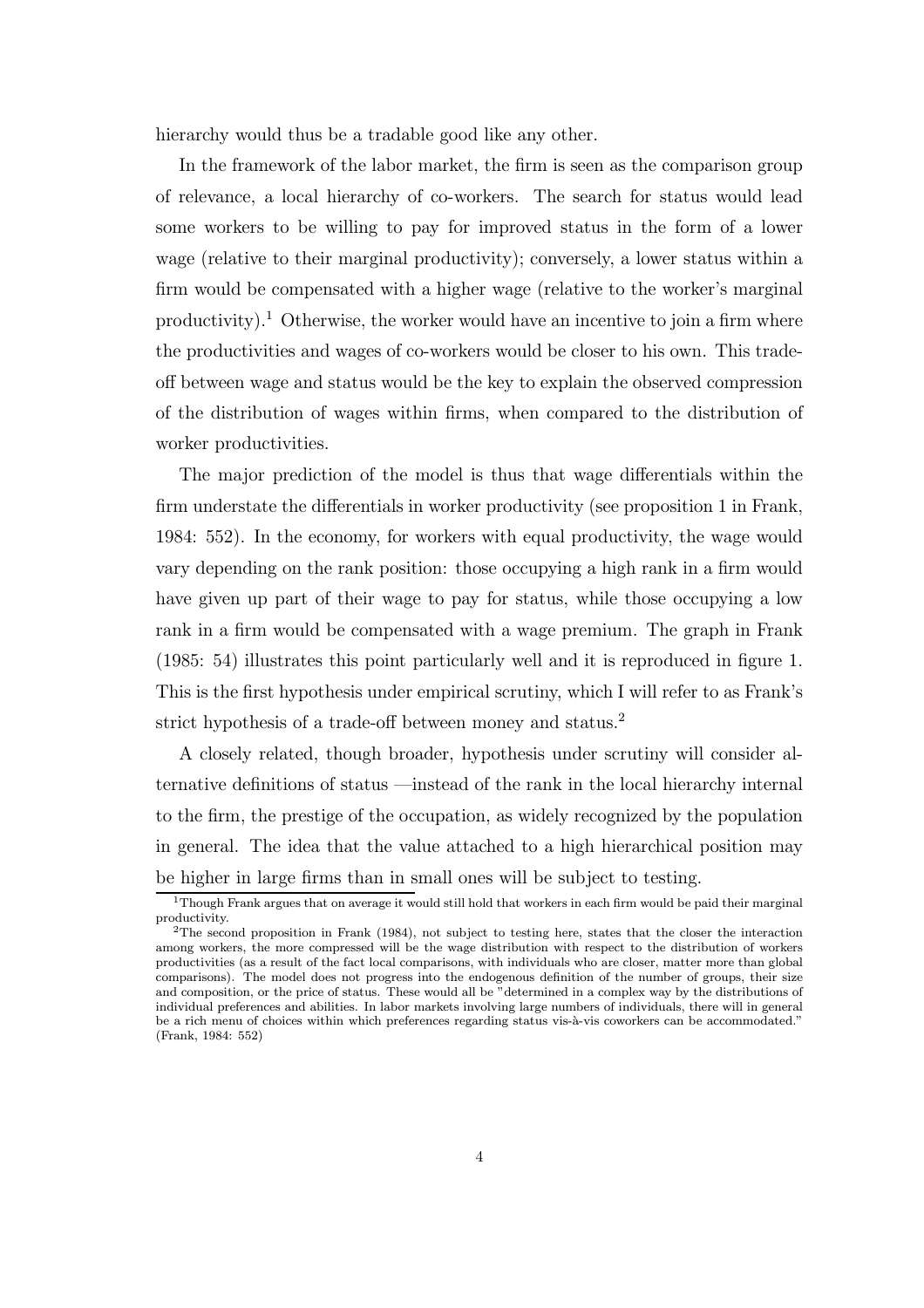

Figure 1: Competitive wage schedules when percentile rankings matter. Source: Frank, 1985: 54.

# 3 Data set and discussion of concepts

Response to an annual inquiry (Quadros de Pessoal) by the Ministry of Employment is mandatory to every firm employing wage-earners in the private sector in Portugal. Information on all the personnel working for the firm in a reference week must be reported. Public administration and domestic service are not covered, and the coverage of agriculture is low, given its low share of wage-earners. For the remaining sectors, the mandatory nature of the survey leads to an extremely high response rate. Reported data include the firm's location, industry, employment, sales, and the worker's gender, age, occupation, schooling, tenure, earnings, and duration of work. The administrative nature of the inquiry and the legal obligation for the data to be posted in a public space in the company contribute to its reliability. Data from 1991 to 2000 are used.

A worker identification code, based on a transformation of the social security number, enables tracking him/her over time. Extensive checks have been performed to guarantee the accuracy of the data, using gender, date of birth, highest schooling level achieved, and date of hiring.

The study focuses on full-time wage-earners aged 18 to 65, whose wage is not below the national minimum wage.<sup>3</sup> Given the aim of looking at hierarchies within the firm, a minimum firm size threshold had to be imposed and only workers

<sup>3</sup>May drop apprentices and handicapped workers.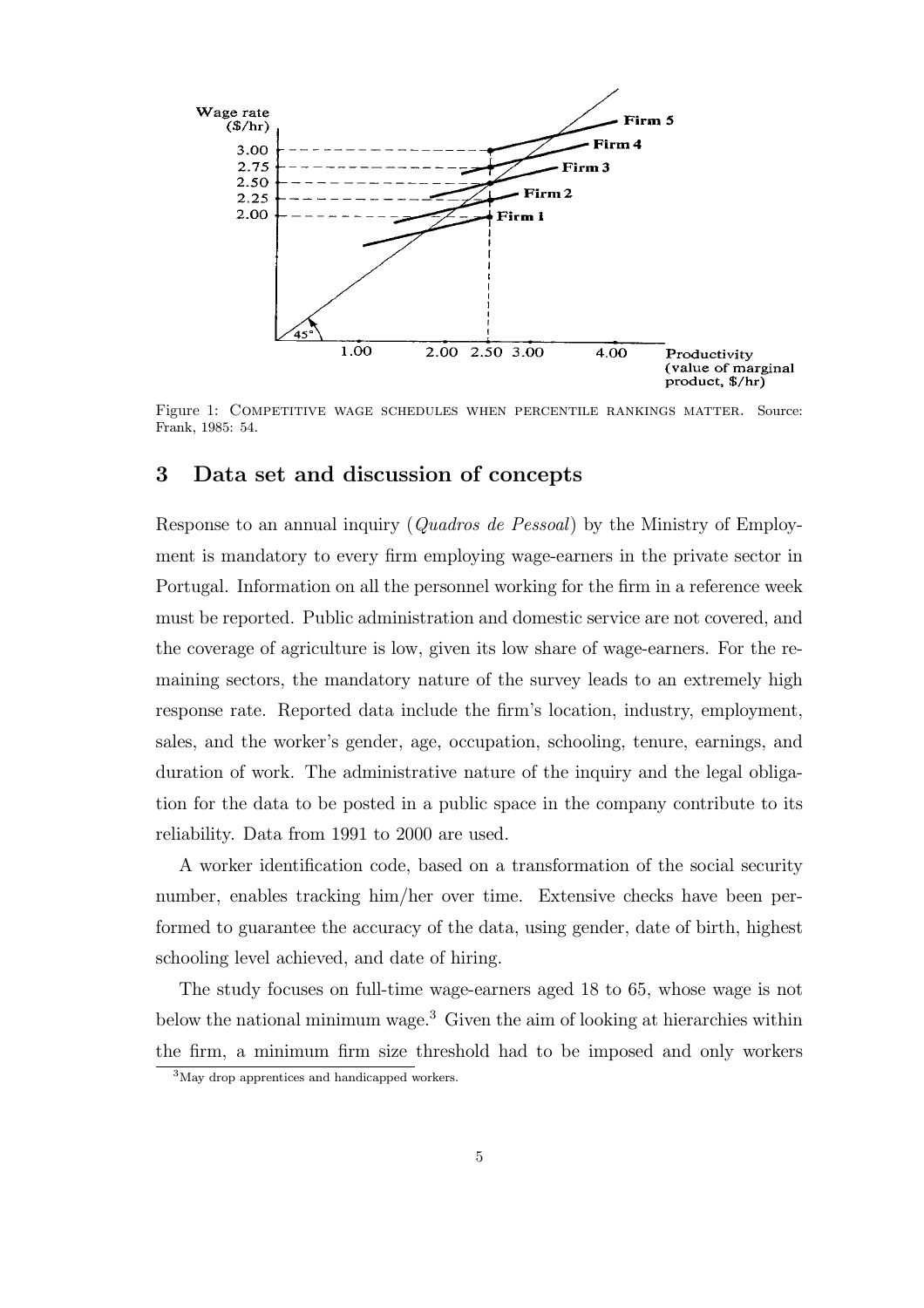observed in firms with at least 10 workers will be analyzed<sup>4</sup> (the sensitivity of the results to other thresholds will be checked.). Similarly, only occupations with a minimum of 100 workers observed in the dataset have been kept for analysis. Given that worker fixed effects will be included in the empirical model under estimation, workers observed just once over the whole period are dropped from the analysis.<sup>5</sup> The final dataset under analysis includes over 9 million observations on 1.8 million workers.

Gross hourly wages were computed as  $hw = \frac{bw+sen+reg}{normh}$  $\frac{+sen+reg}{normh}$ , where bw stands for monthly base-wage, sen are seniority-indexed components of pay, reg are other regularly paid benefits, and *normh* refers to the normal duration of work expressed in hours. Wages were deflated using the Consumer Price Index (base 2000). Outliers in wage levels <sup>6</sup> and in wage growth <sup>7</sup> have been dropped.

Descriptive statistics are presented in table 5 in appendix.

#### 3.1 Defining the comparison group

The choice individuals make as to the comparison group they adopt has deserved particular attention in the literature, for example by Patchen (1961), Bygren (2004), Goodman (1974), Oldham et al (1986), Dornstein (1988), Taylor and Vest (1992), or Law and Wong (1998). Most evidence indicates that comparisons in the labor market are most relevant, and that individuals care in particular for reference groups they are closer to or a part of, such as co-workers, namely because they have more information on those groups.<sup>8</sup> The synthesis of this literature seems to be that relative positions matter and that individuals usually compare themselves to those who are similar to them, their peers, reacting more to local than to global comparisons. In Frank's words, "the interpersonal comparisons that carry greatest weight for a person are those that involve the people with whom he or she associates most closely" (Frank, 1984: 552). In the empirical analysis that follows, I will stick to Frank's view that, in the labor market, the firm is the relevant local

<sup>4</sup>Dropping 22% of the observations in the database.

<sup>5</sup>Corresponding to 8% of the observations in the dataset.

<sup>6</sup>Wages above 10 times percentile 99.

<sup>7</sup>Ratio of wages in two consecutive years smaller than 1/6 or larger than 6.

 $8$ Bygren (2004) however finds that Swedish workers adopt more general groups for their comparisons, such as their occupation or the overall labor market, which could be due to the high unionization level in the country and the centralized nature of wage-setting.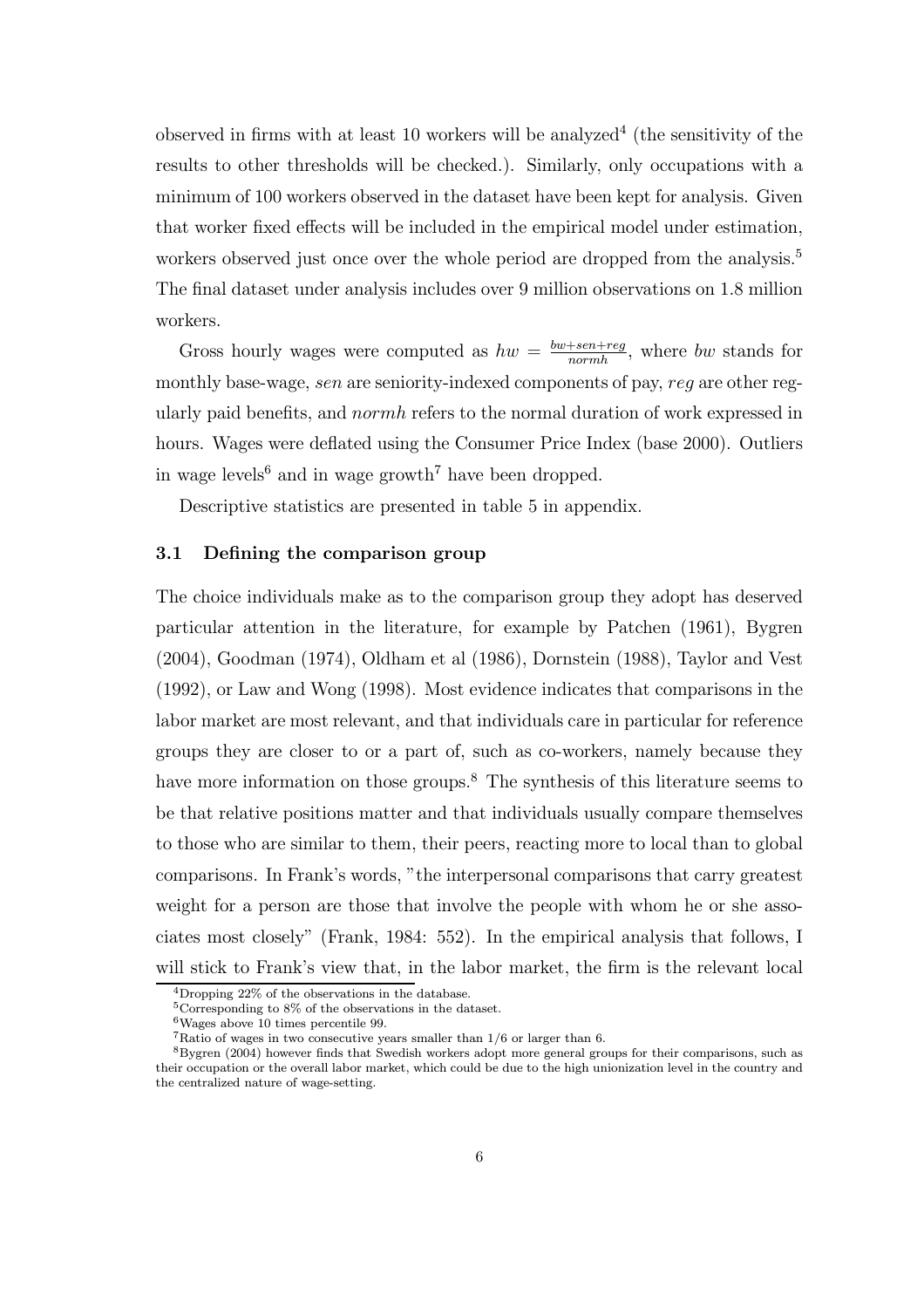hierarchy that workers take as their comparison group.

#### 3.2 Which hierarchical scale to consider?

One first natural way to define a hierarchy of positions in the labor market is to use the prestige of the occupations. Ganzeboom and Treiman (1996) provide three alternative measures of occupational status, adopting the most recent classi fication of occupations —the International Standard Classification of Occupations 1988 (ISCO88) defined by the International Labor Office. Their major contribution has been a procedure to assign to the new classification of occupations three alternative scales of status that had been previously defined. Since this standard classification of occupations has by now been adopted by several national and international statistical agencies, these authors have generated three codings of occupational status that can be widely applied, both in national and international studies. The current Portuguese dataset follows closely the ISCO88 classification, and thus it is clear-cut to assign alternative measures of occupational status to each occupation. Another strength of the work of this authors is the very detailed classification of occupations adopted, at the 4-digit level, which yields approximately 400 occupations.

The following definitions of occupational status were considered by Ganzeboom and Treiman (1996):

- Treiman's (1977) Standard International Occupational Prestige Scale (SIOPS). SIOPS is a prestige scale, based on popular evaluation of occupational standing. To build this ranking, the author relied on studies of occupational prestige conducted in 60 different countries. This kind of scale departs from an inquiry to a sample of the population in each country, who is asked to rank a series of occupational titles according to their prestige or social standing. These ratings are then standardized and averaged to form a prestige scale, which ranges between 0 and 100.
- Ganzeboom et al (1992) International Socio-Economic Index of Occupational Status (ISEI) follows the spirit of early work by Duncan (1961). The scale is a weighted average of certain characteristics of workers in each occupation, in particular the educational level and income. As such, and as opposed to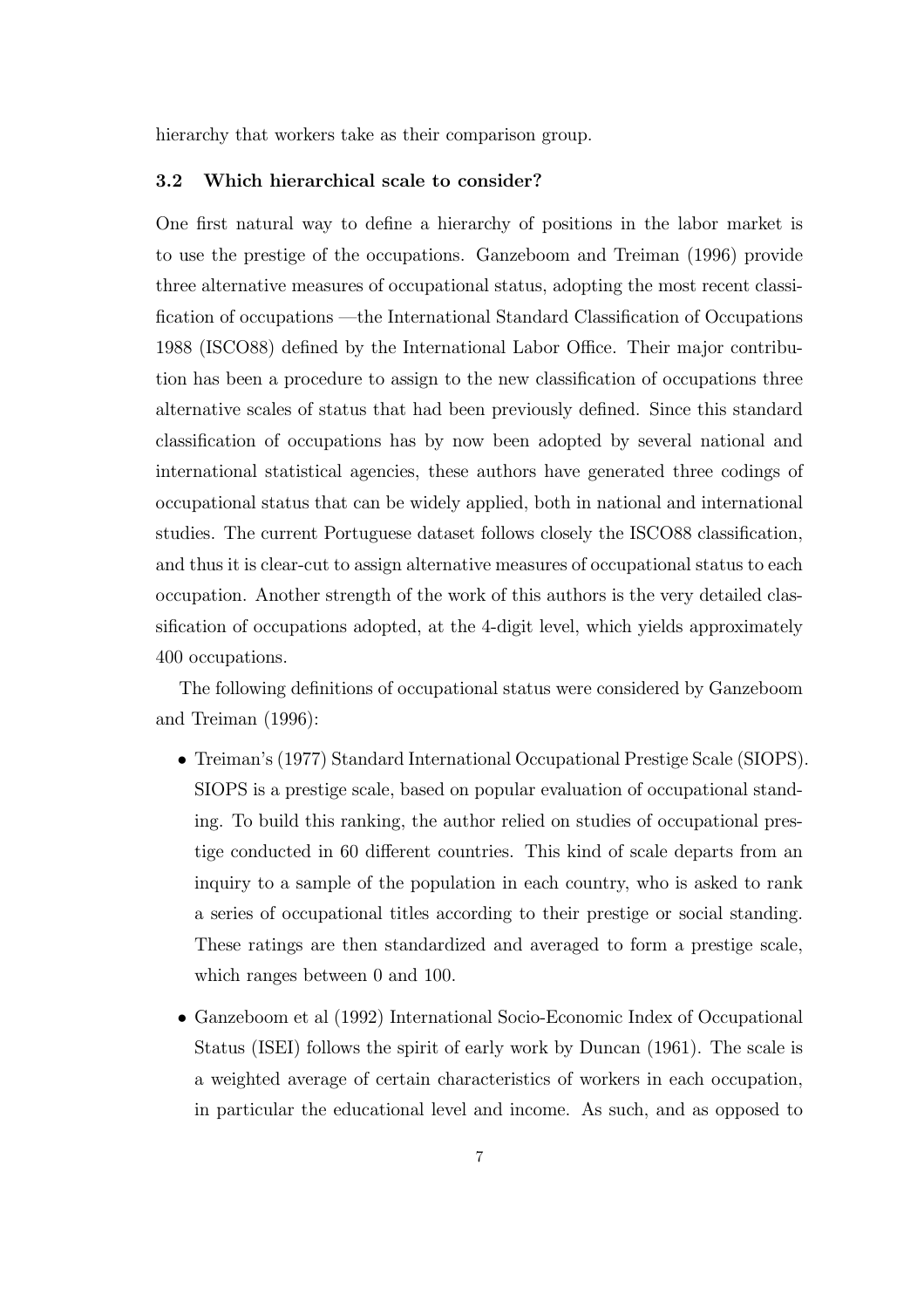the previous scale, it does not involve any subjective judgment by individuals concerning the standing of an occupation. The authors relied on data from 16 different countries to produce this ranking, which also ranges between 0 and 100. 9

• Erikson and Goldthorpe's Class Categories. This is a nominal class category, with a non-ordered nature, which includes 10 categories. Given its very aggregate nature and the fact that it is not an ordered ranking of occupations, it does not fit the purpose of this study and will therefore not be used.

The use of the two scales of occupational status just described assumes that they are valid in countries that might not have been part of the underlying surveys. That is likely to be the case because, first of all, a wide set of countries, spanning all continents and levels of development, was included in the surveys used. Secondly, there is certain consensus over the idea that the ranking of occupations according to social status changes little across countries and over time (in Treiman's terminology, that ranking is common to all complex societies), while at the same time there is "near-perfect consensus across population subgroups in the prestige evaluation of occupations" (Treiman, 1977: 60). The ranking of occupational prestige is thus taken as a hierarchy that is widely understood, common knowledge widely shared by the population in general.

An alternative was considered, which closely matches Frank's reasoning: the rank position of the worker within the wage distribution of his/her firm. Each worker was assigned his/her wage rank within the firm, which was then standardized to fall in the interval from  $1$  (lowest position in the firm) to  $100$  (highest position in the firm). The measure can thus be interpreted as the worker's percentile rank in the wage distribution:

$$
relative\ rank_{ij} = \left(\frac{R_{ij}}{N_j}\right) * 100,\tag{1}
$$

where *i* refers to the worker, *j* to the firm,  $N_j$  is total employment in firm *j*, and  $R_{ij}$  ranges between 1 and  $N_j$ , 1 being the lowest paid and  $N_j$  the highest paid worker in the firm.

<sup>9</sup>Though achieving actual values between 16 and 90.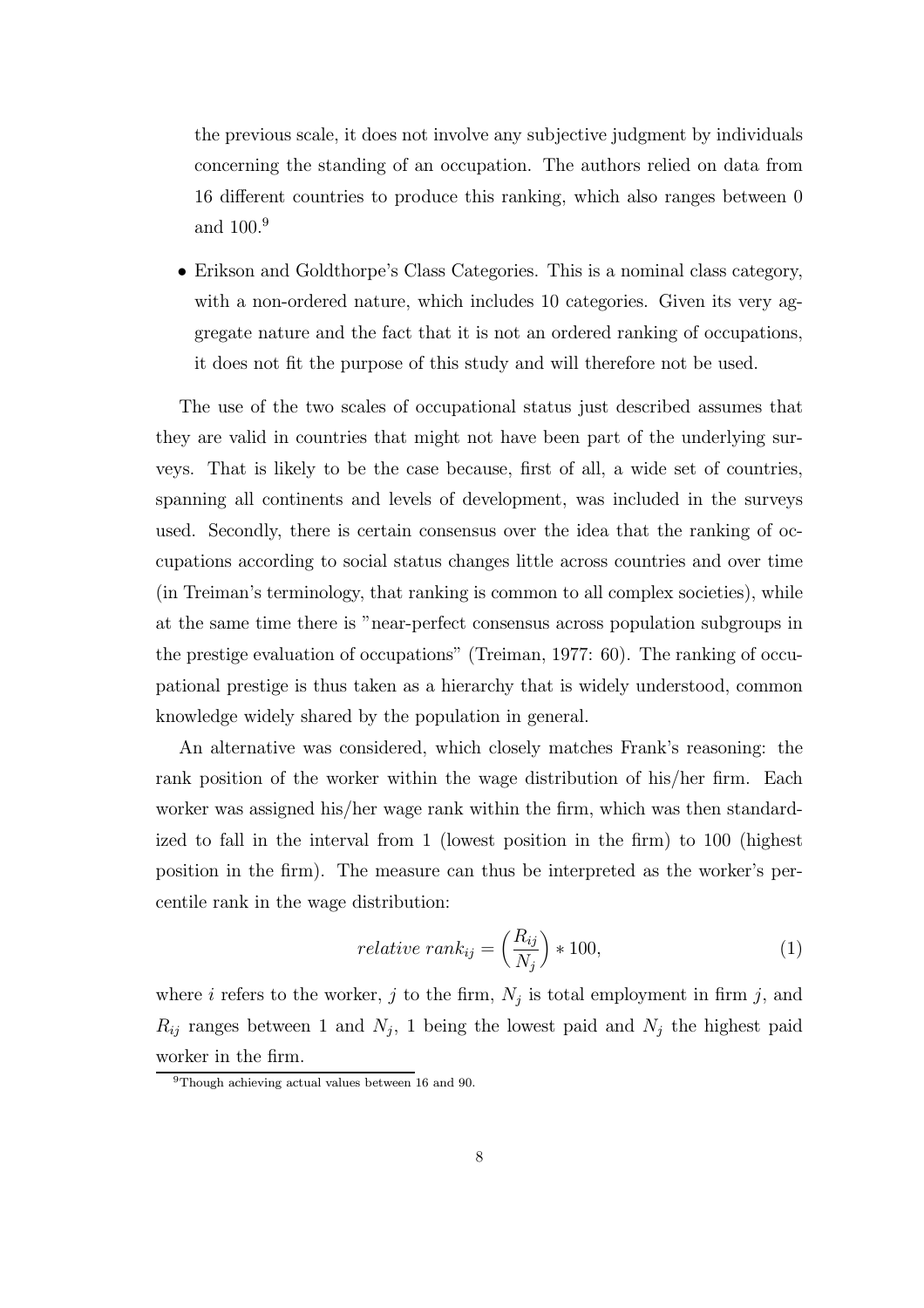#### 3.3 What defines the size of the *pond*?

One aim of the analysis is to check whether a high position in a large firm is valued more highly than a similar position in a small firm. Alternative concepts of the size of the pond are considered: the diversity or dispersion of hierarchical positions inside the firm, and its size as commonly understood (number of employees). According to the diversity concept, a larger pond would be one with sharper distinctions in hierarchical positions, a more stretched hierarchical structure. The underlying reasoning is that in a totally flat organization, where everyone has equal standing, there is no scope to pay for status at the top of the hierarchy, because there is no such hierarchy; conversely, more stretched hierarchies would leave more scope for individuals to want to buy positions at the top. Two widely accepted measures of dispersion (the Gini index and the coefficient of variation) are used to measure the degree of dispersion in the hierarchy of the firm.

The measures of diversity and size will be combined with each hierarchical scale defined (two definitions of occupational status and wage rank) in the empirical analysis.

## 4 Money and status in the labor market

This section tests whether inside the firm workers are willing to trade wage for status. I will consider, on one hand, the strict version of Frank's theoretical reasoning, i.e. that equally productive workers will receive different wages depending on their rank position inside a local hierarchy  $(firm)$ , with the ones at the top of the wage scale paying for that status and the ones at the bottom receiving a compensating pay differential. I will moreover check whether this price for status, if any, differs according to the size of the firm, with a high hierarchical position in a large firm being more valued than a high hierarchical position in a small firm. I will also broaden the scope of the test, to consider alternative definitions of the hierarchy and the size of the firm/pond.

These tests will be performed by estimating (log) wage regressions that include, apart from the traditional Mincer-type regressors, a measure of the hierarchical position of the worker, an indicator of the size or diversity of the firm, as well as the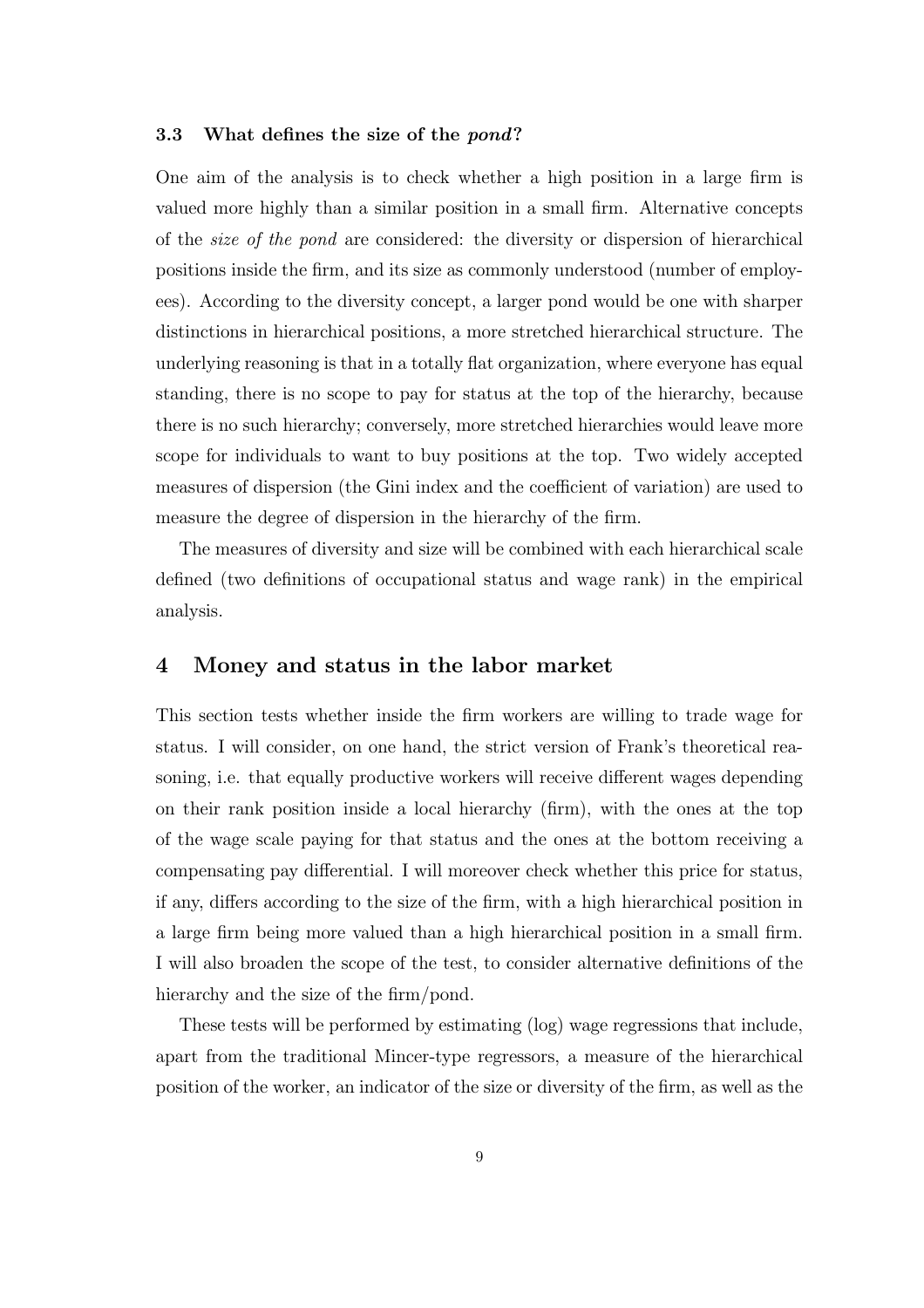interaction of these two variables. Moreover, given the aim of comparing workers with similar productivity, controls for worker unobservable quality are included in the model (worker fixed effects), apart from the observables that influence productivity. More precisely, the equation under estimation is:

 $Y_{ijt} = \beta_1' X_{ijt} + \beta_2' Z_{jt} + \alpha_1 h_{ijt} + \alpha_2 sizepond_{jt} + \alpha_3 h_{ijt} * sizepond_{jt} + \mu_i + \varepsilon_{ijt}, (2)$ where Y is (log) real wage, i stands for worker, j for firm, and t for the year. X is a set of worker observable attributes, which includes schooling (2 dummy variables, for high school, and university), a quadratic term on age, tenure (years working for the current firm), and white collar job;  $Z$  is a set of firm attributes, including industry (16 dummies) and location (one dummy for Lisbon); year dummies are included. X and Z are meant to control for the worker productivity.  $h$  is an indicator of the hierarchical position of the worker, measured alternatively as the prestige of the occupation (prestige1), the socio-economic index of the occupation ( $prestige2$ ), or the worker wage rank inside the firm  $(rank)$ . Frank's model would predict that, after controlling for worker productivity, those who value status more would pay to be at the top of their hierarchy, which would be associated with a negative coefficient  $\alpha_1$  on rank. *sizepond* is a measure of the diversity or size of the firm: when taking the occupational prestige as the hierarchy, the Gini index of prestige, the coefficient of variation of prestige, or the firm size itself, are considered; when taking the wage rank as the hierarchy, just the size of the firm is considered (further discussion of this issue is provided below). The Gini index and the coefficient of variation are two dispersion measures widely used and often included as independent variables, for example in studies of the impact of wage dispersion within the firm on its performance or its average pay level (see for example Eriksson  $(1999)$ , Main et al  $(1993)$ , Pfeffer and Langton  $(1993)$ , who used the coefficient of variation, or Frick et al  $(2003)$ , who used the Gini index). Inclusion of the interaction term  $h_{ijt} * sizepond_{jt}$  aims at testing whether high positions in a large or diverse hierarchy are more valued than similar positions in a small hierarchy. If so, we would expect the coefficient  $\alpha_3$  to be negative, reflecting the trade off between money and status: workers would be willing to give up part of their wage to pay for the status of a high position in a large pond. The panel nature of the dataset enables accounting for time-invariant worker unobserved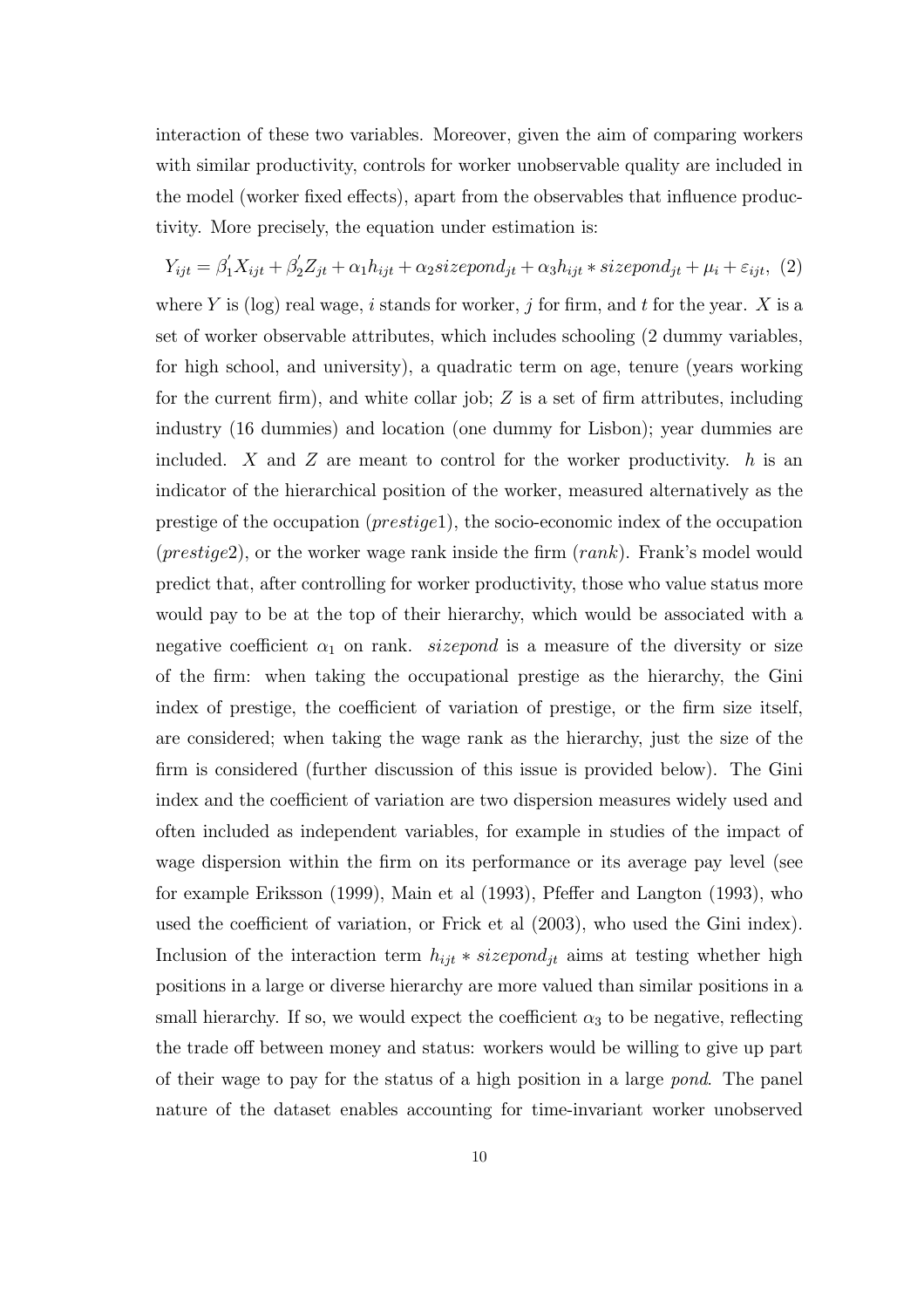heterogeneity and  $\mu_i$  is worker fixed effect.  $\varepsilon_{ijt}$  is a stochastic error.

Note that the wage rank definition of a hierarchy was not combined with the measures of diversity (Gini and coefficient of variation), because the dispersion of ranks is meaningless —by definition, wage ranks are uniformly distributed between 1 and 100. Taking the dispersion of wages (instead of ranks) would as well lack sense. Indeed, firms with higher wage dispersion have, by definition, wider wage differences across workers  $/$  positions in the hierarchy (it cannot be the case that, to be at the top of a firm with high wage dispersion, workers would give up part of their wage). It is however feasible and interesting to look at the wage differences between ranks inside firms that differ in their size (instead of their wage dispersion).

Results are presented in tables 1 and 2. Relying on the concept of hierarchy as a scale of prestige that is widely recognized in a society (table  $1$ ), we find that prestige is invariably rewarded in the labor market (see the first line in all specifications). The wage return on a 10 percentage point increase in the prestige scale is approximately  $2\% - 3\%$  (specifications 1 and 2, where prestige is not interacted with another variable).

Concentrate now on the impact of the firm size or its diversity on wages (column 2). The well-known result that larger firms pay higher wages is confirmed. The elasticity of wages with respect to firm size is  $0.02\%$ . On the other hand, more heterogenous firms (in terms of the prestige of occupations that they encompass) pay on average lower wages (see the estimated coefficients on the Gini index and coefficient of variation). An increase of 10 percentage points in the Gini index of diversity inside the firm (Gini of  $prestigel$ ) is associated with a decline of  $0.3\%$  in wages. Stated alternatively, if a worker moved from a firm with one standard-deviation below to one standard-deviation above the average Gini index of prestige1, his/her wage would decrease 0.3% (0.5% when considering the Gini index of prestige2 or the coefficient of variation of prestige1;  $0.7\%$  when considering the coefficient of variation of  $prestige2$ ).

However, allowing the price of status to differ across firms with different degrees of internal diversity (column 3) uncovers that more diverse firms pay on average a higher wage to its workforce (note the positive coefficient on the dispersion measure), but it is to workers with higher occupational prestige that they pay a lower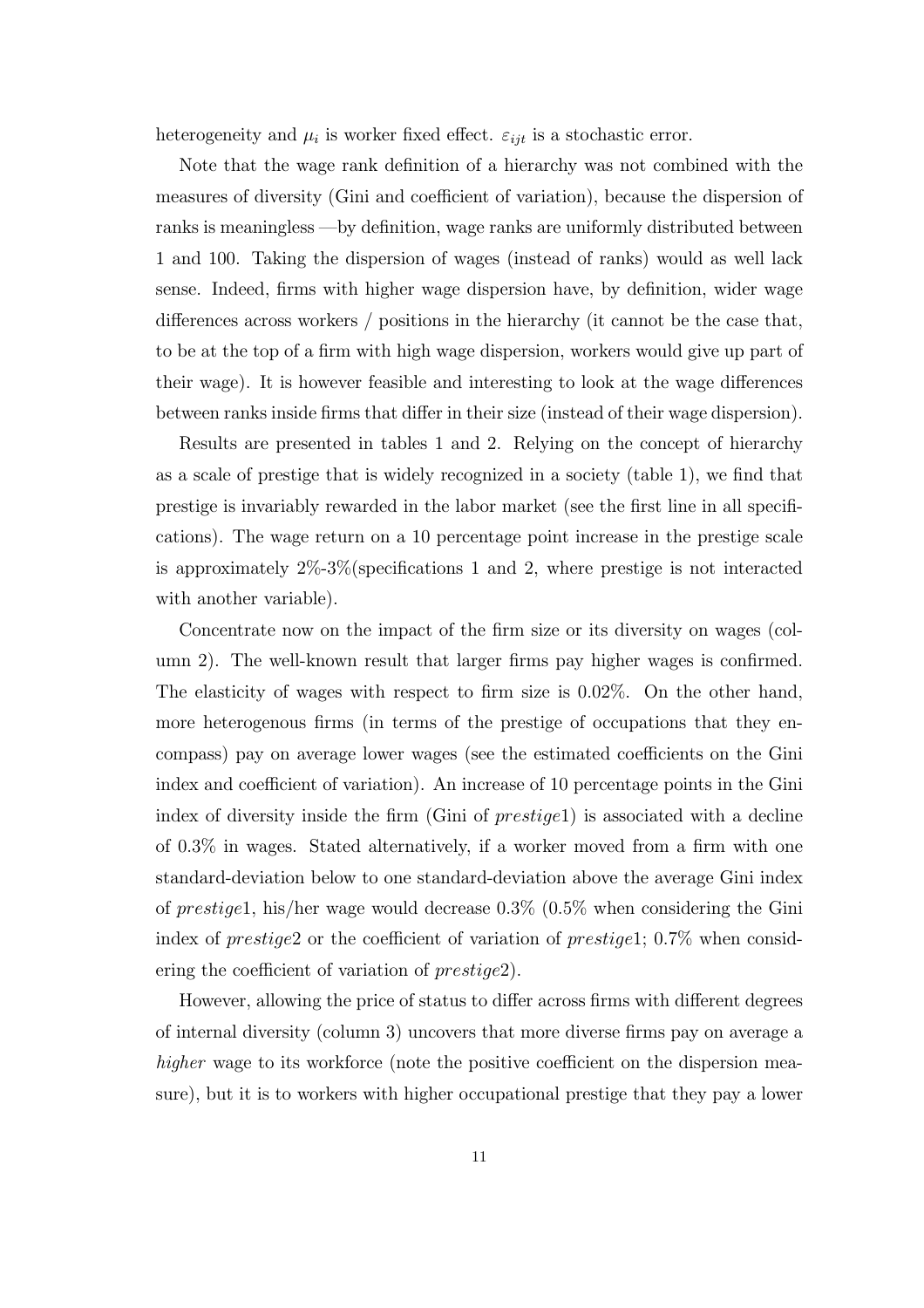|                             | (1)                       | $\overline{(2)}$          | $\overline{(3)}$            |
|-----------------------------|---------------------------|---------------------------|-----------------------------|
| prestige1                   | $.003***$<br>$(1.00e-05)$ | $.003***$<br>$(1.00e-05)$ | $.004***$<br>(.00003)       |
| Gini p1                     |                           | $-.0003***$<br>(.00002)   | $.004***$<br>(.00007)       |
| $p1*Gini p1$                |                           |                           | $-.0001***$<br>$(1.85e-06)$ |
| prestige1                   | $.003***$<br>$(1.00e-05)$ | $.003***$<br>$(1.00e-05)$ | $.004***$<br>(.00003)       |
| $cv_{p1}$                   |                           | $-.032***$<br>(.001)      | $.183***$<br>(.004)         |
| $p1*cv p1$                  |                           |                           | $-.006***$<br>(.0001)       |
| prestige1                   | $.003***$<br>$(1.00e-05)$ | $.003***$<br>$(1.00e-05)$ | $.002***$<br>(.00003)       |
| size firm $(\log)$          |                           | $.022***$<br>(.0001)      | $.015***$<br>(.0002)        |
| $p1*$ size firm             |                           |                           | $.0002***$<br>$(5.46e-06)$  |
| prestige2                   | $.002***$<br>$(1.00e-05)$ | $.002***$<br>$(1.00e-05)$ | $.005***$<br>(.00002)       |
| Gini p2                     |                           | $-.0004***$<br>(.00002)   | $.006***$<br>(.00005)       |
| $p2*Gini p2$                |                           |                           | $-.0002***$<br>$(1.11e-06)$ |
| prestige2                   | $.002***$<br>$(1.00e-05)$ | $.002***$<br>$(1.00e-05)$ | $.005***$<br>(.00002)       |
| cv p2                       |                           | $-.032***$<br>(.001)      | $.291***$<br>(.002)         |
| $p2*cv p2$                  |                           |                           | $-.009***$<br>(.00006)      |
| prestige2                   | $.002***$<br>$(1.00e-05)$ | $.002***$<br>$(1.00e-05)$ | $.001***$<br>(.00003)       |
| size firm $(\log)$          |                           | $.022***$<br>(.0001)      | $.017***$<br>(.0002)        |
| $p2*$ size firm             |                           |                           | $.0001***$<br>$(4.25e-06)$  |
| $\overline{\mathrm{Obs}}$ . | 9356632                   | 9356632                   | 9356632                     |

Table 1: (Log) wage regression, worker fixed effects, part 1

Note: Each panel reports results on three different specifications of the model. All specifications include controls for schooling (2 dummies), experience (quadratic term on age), tenure, white-collar, industry (16 dummies), location (1 dummy), and year. A more complete set of results is presented in table 5 in appendix, taking the first regression reported (prestige1 and Gini index, specification 3) as the example. All other full sets of results are available from the author upon request. Source: Computations based on Portugal, MTSS (1991-2000).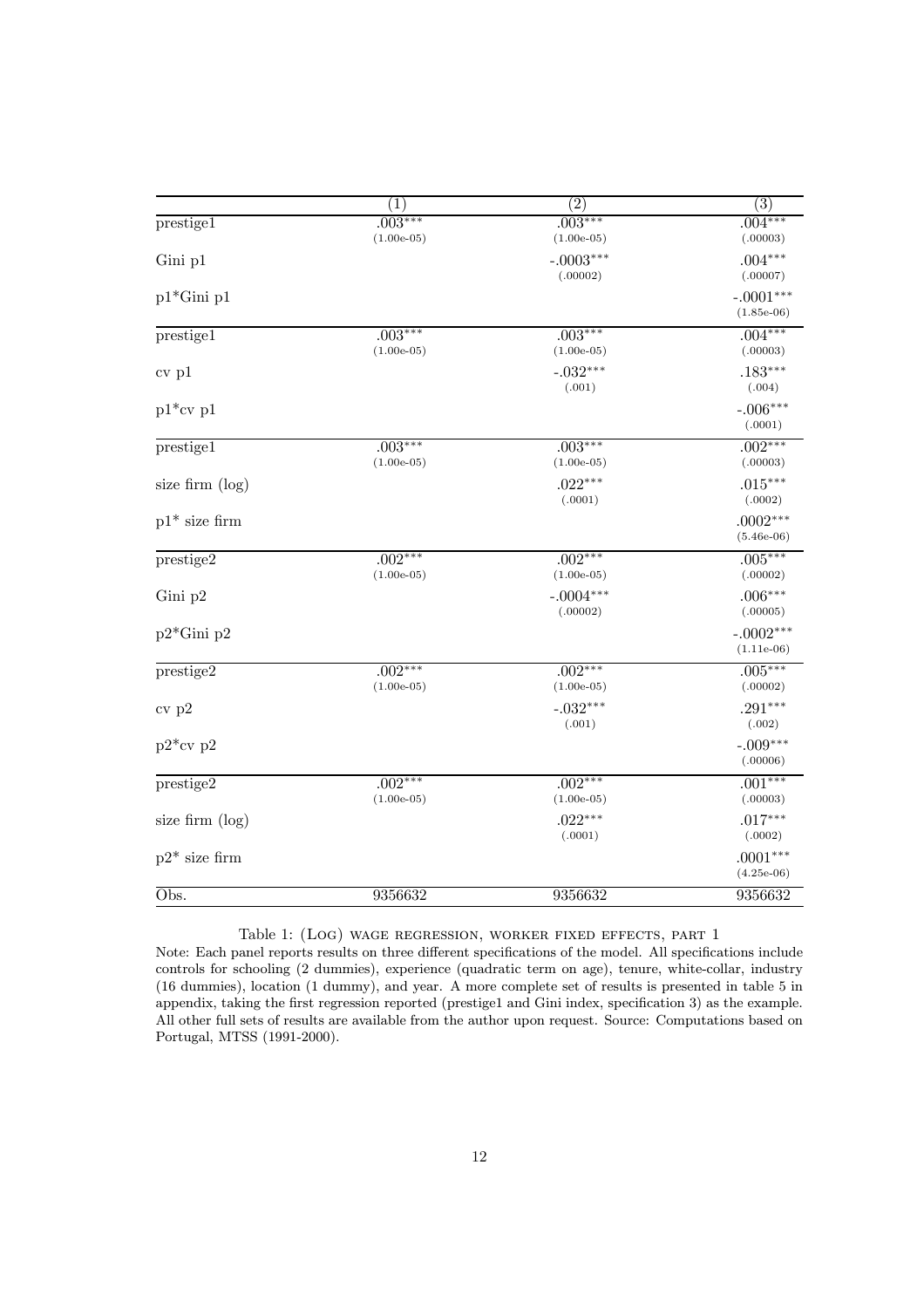wage. In fact, the estimated coefficient on the interaction between the prestige index and the measure of firm diversity is systematically negative. Thus, when further asking the question as to who is it that more diverse firms reward worse, one finds that the workers with more prestigious occupations are the ones subject to a higher wage penalty in such firms. This suggests that workers would be willing to pay for occupational prestige in a large (more precisely, more heterogenous) pond. Quantitatively, for a worker in a firm one standard-deviation below the average Gini index of prestige1, an increase of 10 percentage points in status would cost  $0.7\%$  of the salary; in a firm one standard-deviation above the average Gini, the same increase in prestige would cost 1.6% of the salary (results for the other measures of status point to a similar difference in the price of status between large and small firms). In synthesis, the price (foregone wage) for a 10 percentage point increase in status is higher in larger (i.e. more diverse) firms. Note, however, that the overall wage of the worker still includes the impact of the higher prestige and of the higher diversity inside the firm in isolation, and both are positive.

No such trade-off between money and status in a large *pond* can be detected when one considers the actual size of the firm and not its diversity. Indeed, more prestigious occupations receive a wage premium in large firms (see the positive coefficient on the interaction in column 3), on top of the return on prestige and firm size in isolation.

The results so far indicate that occupational prestige is rewarded in the labor market, but workers seem to pay for prestige in larger ponds, in the form of a negative compensating wage differential. There seems to be a trade-off between prestige and money when the comparison group of co-workers is made up of more heterogenous individuals. However, what seems to matter for the definition of the size of the pond is its diversity, how unequal the positions are, and not strictly its size. It is not really the size of the pond by itself that matters. Being high among unequals is what seems to be paid for.

Turn now to the test on the strict version of Frank's reasoning. Narrowing the concept of status to the wage rank inside the firm, contrasting results are reached (see table 2). If workers were in fact willing to pay for a high rank position inside their firms, one would find in the overall economy, after controlling for the worker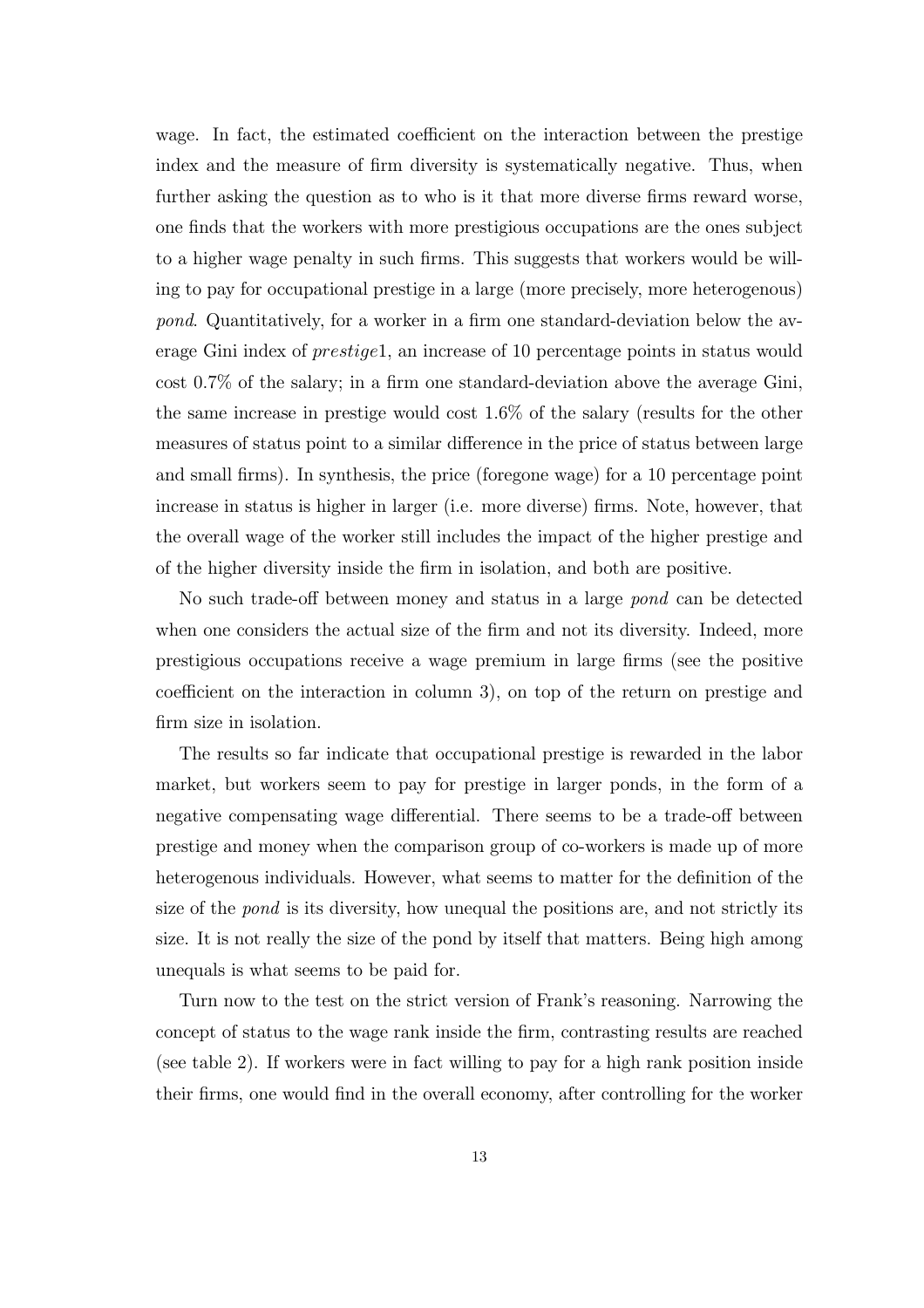productivity, declining returns on rank. The results do not support this strict version of the model. Instead, after controlling for the worker productivity, there is a wage premium associated with being in the top ranks of a firm. Quantitatively, a 10 percentage point increase in rank position inside a firm raises the wages by 5% to 6%, which is a considerable magnitude.

I further checked whether a top position in a large firm would be associated with a higher status that workers would be willing to pay for, when compared to a top position in a small firm (line 3). Results are not supportive of this hypothesis either. Indeed, the returns on rank position inside a firm are higher at larger firms.

|                    | 1                         | $\left( 2\right)$         | $^{\prime 3}$              |
|--------------------|---------------------------|---------------------------|----------------------------|
| w rank             | $.006***$<br>$(3.87e-06)$ | $.006***$<br>$(3.86e-06)$ | $.005***$<br>$(1.00e-05)$  |
| size firm $(\log)$ |                           | $.022***$<br>(.0001)      | $.010***$<br>(.0001)       |
| rank $*$ size f.   |                           |                           | $.0003***$<br>$(1.96e-06)$ |
| Obs.               | 9356632                   | 9356632                   | 9356632                    |

Table 2: (Log) wage regression, worker fixed effects, part 2 Note: All three specifications of the model include controls for schooling (2 dummies), experience (quadratic term on age), tenure, white-collar, industry (16 dummies), location (1 dummy), and year. Full sets of results are available from the author upon request. Source: Computations based on Portugal, MTSS (1991-2000).

Two further robustness checks have been performed. The relative rank measure may not be truly comparable across firms with different numbers of employees. For example, in a firm with ten workers, the lowest paid worker will have relative rank equal to 10 (see equation 1), as his/her position covers the percentiles 1 to 10. In a firm with a hundred workers, the corresponding value will be 1, and therefore comparison of the ranks in those two firms might not be insightful. I check whether results still hold once the firm size threshold is raised to one hundred workers, thus providing more comparable information on ranks across firms. Results, available from the author upon request, are roughly unchanged.

Similarly, results remain roughly unchanged when only worker attributes (and no firm attributes) are included in the regression to capture the worker productivity.

Several factors may justify the lack of empirical support for Frank's strict version of the model of search for status. Frank himself refers to offsetting forces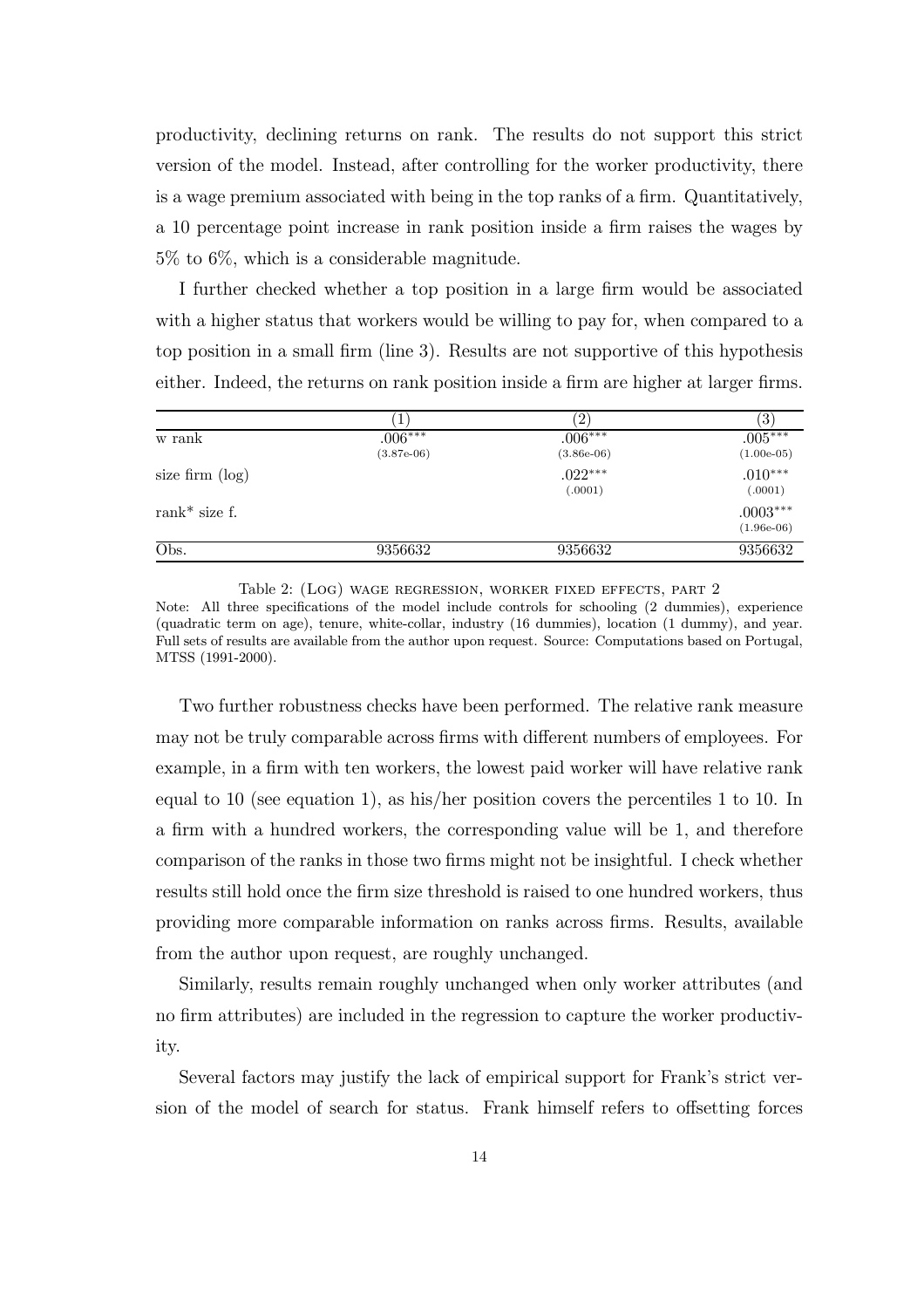that may operate. Workers may engage in global comparisons (with neighbors, school colleagues, etc) and try to maximize income in a broader comparison group  $-$ the class reunion effect, according to Frank (1985: 56-58). The empirical results on the relevance of a general concept of hierarchy that is widely recognized and accepted, and not so much a hierarchical scale defined strictly within a firm, which is not likely to be known outside, lends some support to this offsetting force. Also, high quality workers may bring such a contribution to the overall performance and reputation of the place, or have such a positive impact on the learning of their colleagues, that hey are entitled to a wage premium  $-\text{the halo and learning ef-}$ fects (Frank, 1985:57-58; 1984:555). A different line of reasoning is the tournament theory (Lazear and Rosen, 1981), which predicts that the pay distribution inside the firm will be more stretched than the distribution of worker productivity, in sharp contrast with Frank's theory.

## 5 Conclusion

Use of a rich longitudinal dataset covering every worker inside all firms in the private sector enabled a direct test on Frank's hypothesis that workers care for status and are willing to pay for it.

I find empirical support to the idea that workers care for status as a concept widely understood and shared by a society, such as the occupational prestige of an occupation, and they are willing to pay for such prestige in groups with high diversity or inequality in prestige. In that sense, workers seem indeed to be willing to pay for status. It pays off to be high in a comparison group made up of unequals.

However, the evidence does not lend support to Frank's strict version of search for status, as no trade-off between wage and rank inside the firm was detected. Status is not really a high rank position inside a firm, it is prestige, as recognized by the whole society.

It may be that the offsetting forces that Frank himself discusses play a crucial role: workers may make global comparisons and search to maximize income in a broader comparison group (neighbors or school mates, for example); also, the contribution that high-quality workers bring to the firm may entitle them to a wage premium. Tournament type of rewarding mechanisms would as well lead to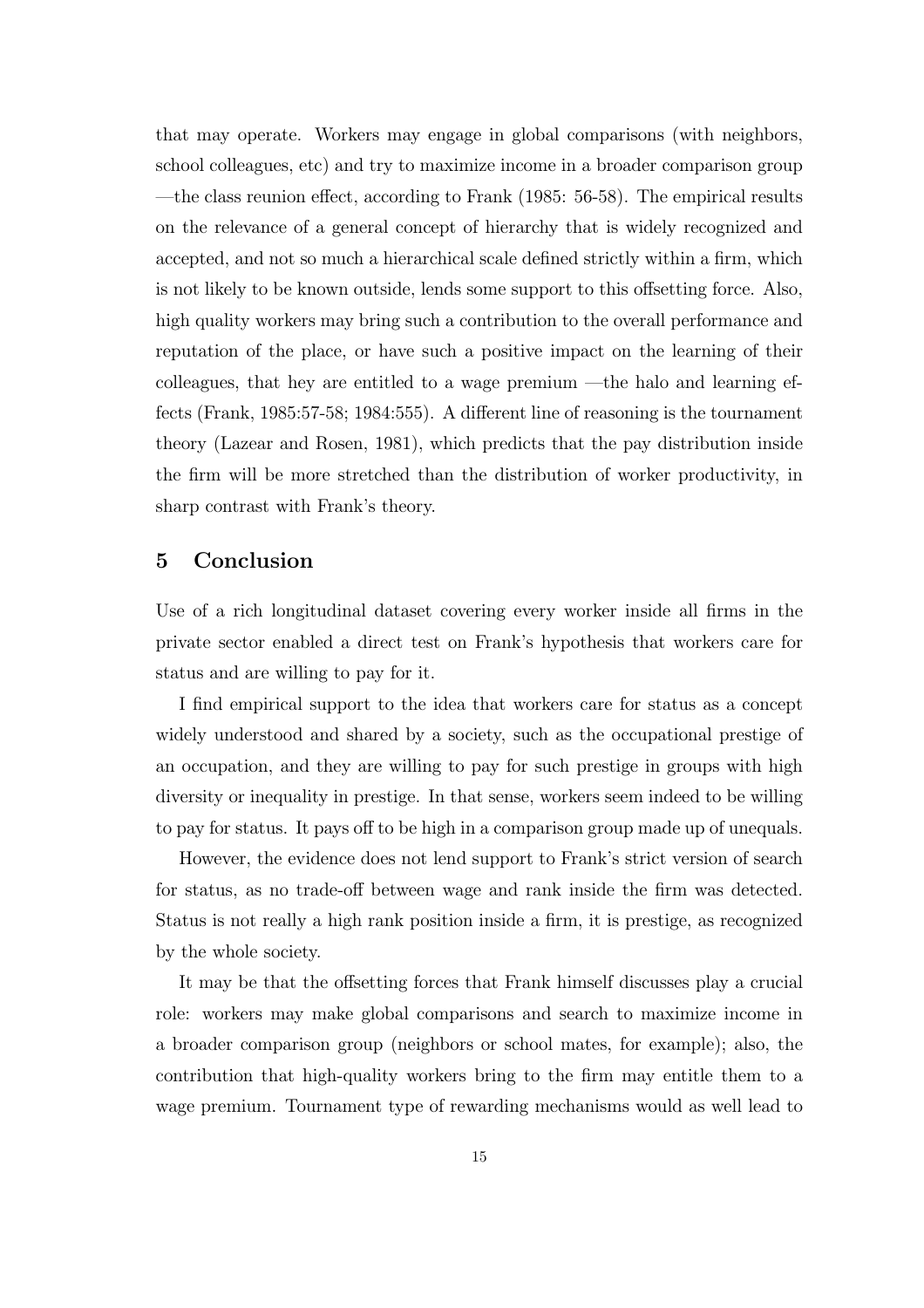high wage dispersion inside the firm, when compared to the dispersion of worker productivity, contrary to the prediction by Frank.

## References

- BECKER, GARY S., KEVIN M. MURPHY, AND IVAN WERNING (2005). The equilibrium distribution of income and the market for status. Journal of Political Economy, 113(2): 282-310.
- Brown, Gordon D. A., Jonathan Gardner, Andrew Oswald, and JING QIAN (2005). Does wage rank affect employees' wellbeing? IZA discussion paper 1505. Bonn: Institute for the Study of Labor.
- BYGREN, MAGNUS (2004). Pay reference standards and pay satisfaction: what do workers evaluate their pay against? Social Science Research, 33: 206-224.
- CHARNESS, GARY AND PETER KUHN (2007). Does pay inequality affect worker effort? Experimental evidence. Journal of Labor Economics,  $25(4)$ : 693-723.
- Clark, Andrew E. and Andrew J. Oswald (1996). Satisfaction and comparison income. Journal of Public Economics, 61: 359-381.
- DORNSTEIN, MIRIAM (1988). Wage reference groups and their determinants: a study of blue-collar and white-collar employees in Israel. Journal of Occupational Psychology, 61: 221-235.
- Duncan, O. D. (1961). A socioeconomic index for all occupations. In Albert J. Reiss Jr. (ed.) Occupations and Social Status. New York: Free Press of Glencoe, p. 109-138. (reprinted by Arno Press, New York, 1977)
- Eriksson, Tor (1999). Executive compensation and tournament theory: empirical tests on Danish data. Journal of Labor Economics, 17(2): 262-280.
- FRANK, ROBERT H. (1984). Are workers paid their marginal products? American Economic Review, 74(4): 549-571.
- FRANK, ROBERT H. (1985). Choosing the right pond: human behaviour and the quest for status. Oxford: Oxford University Press.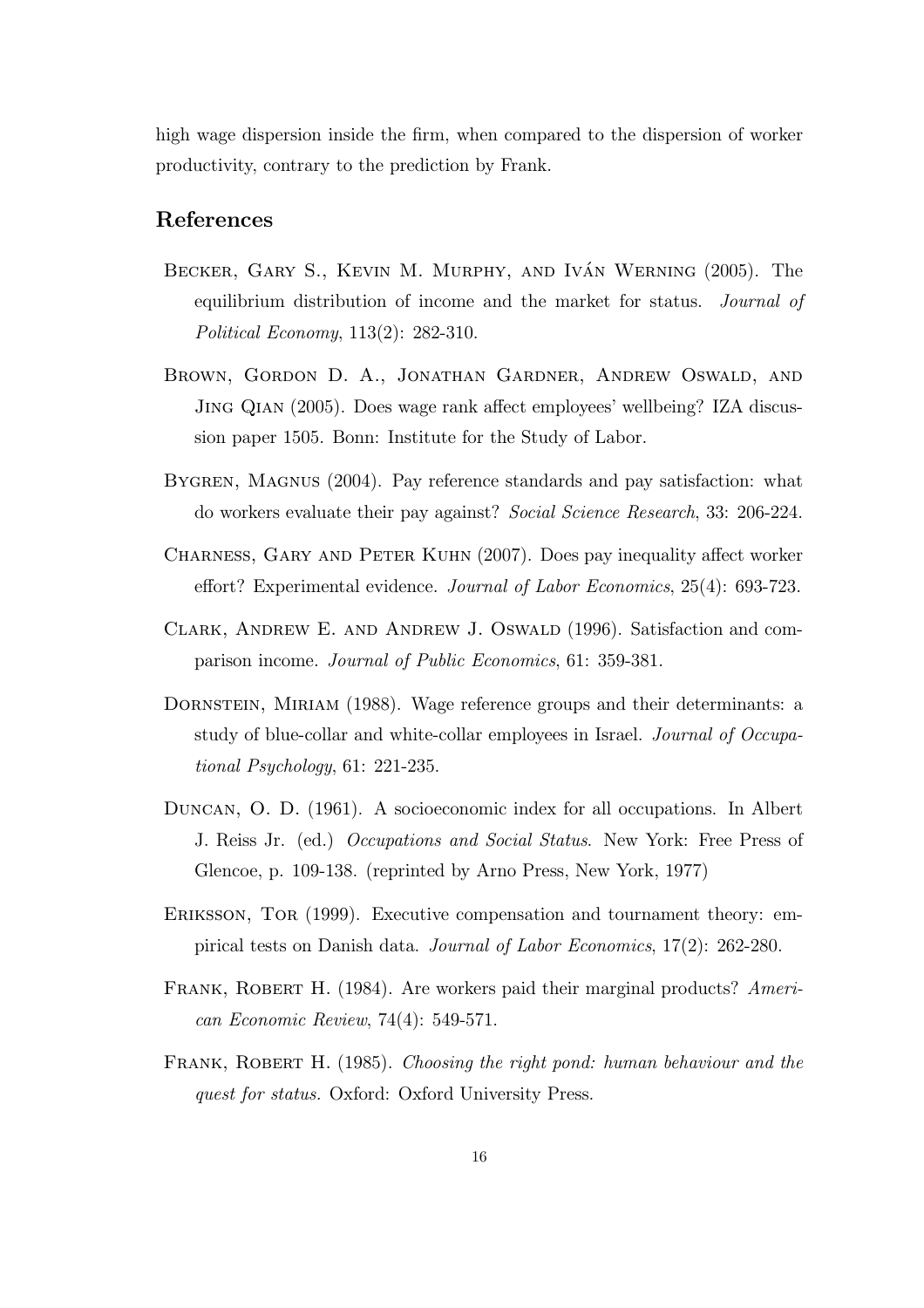- FRANK, ROBERT H. (2005). Positional externalities cause large and preventable welfare losses. American Economic Review, 95(2): 137-141.
- Frick, Bernd, Joachim Prinz, and Karina Winkelmann (2003). Pay inequalities and team performance: empirical evidence from the North American major leagues. International Journal of Manpower, 24(4): 472-488.
- Ganzeboom, Harry B. G., Paul M. De Graaf, and Donald J. Treiman (1992). A standard socio-economic index of occupational status. Social Science Research, 21: 1-56.
- GANZEBOOM, HARRY B. G. AND DONALD J. TREIMAN (1996). Internationally comparable measures of occupational status for the 1988 International Standard Classification of Occupations. Social Science Research, 25: 201-239.
- Goodman, Paul S. (1974). An examination of referents used in the evaluation of pay. Organizational Behavior and Human Performance, 12: 170-195.
- Groot, Wim and Henriette Maassen van den Brink (1999). Overpayment and earnings satisfaction: an application of an ordered response Tobit Model. Applied Economics Letters, 6: 235-238.
- HAMERMESH, DANIEL S. (1975). Interdependence in the labor market. Economica, 42(168): 420-429.
- HAMERMESH, DANIEL S. (1977). "Economic aspects of job satisfaction." In Orley Ashenfelter and Wallace Oates (eds.) Essays in Labor Market and Population Analysis. New York: Wiley, p. 53-72.
- Hopkins, Ed and Tatiana Kornienko (2004). Running to keep in the same place: consumer choice as a game of status. American Economic Review, 94(4): 1085-1107.
- Law, Kenneth S. and Chi-Sum Wong (1998). Relative importance of referents on pay satisfaction: a review and test of a new policy-capturing approach. Journal of Occupational and Organizational Psychology, 71: 47-60.
- LAYARD, R. (1980). Human satisfactions and public policy. *Economic Journal*, 90(360): 737-750.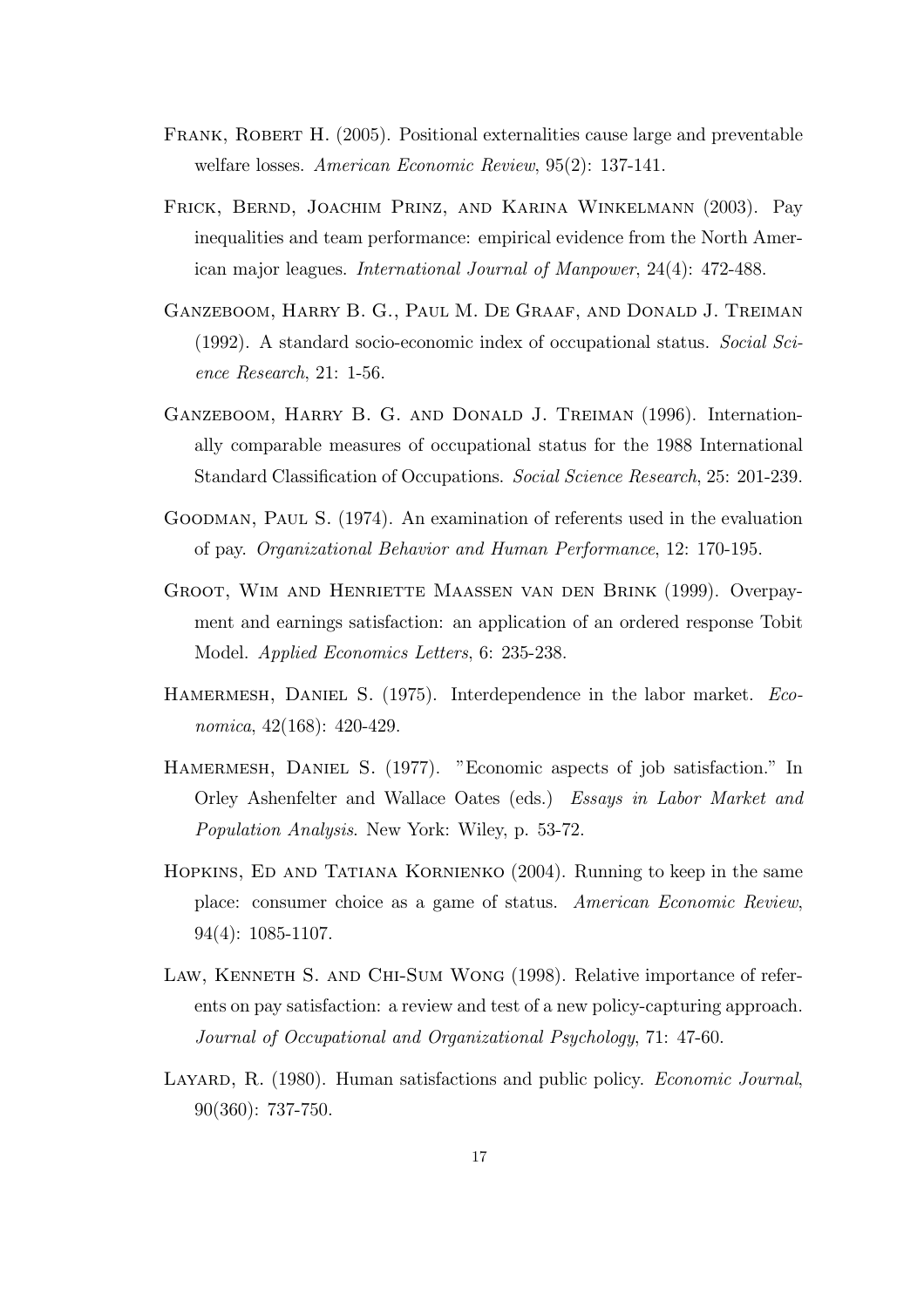- Lazear, Edward P. and Sherwin Rosen (1981). Rank-order tournaments as optimal labor contracts. Journal of Political Economy, 89: 841-864.
- Main, Brian G. M., Charles A. O'Reilly III, and James Wade (1993). Top executive pay: tournament or teamwork? Journal of Labor Economics, 11(4): 606-628.
- Moldovanu, Benny, Aner Sela, and Xianwen Shi (2005). Contests for status. Mimeo, University of Bonn.
- Neumark, David and Andrew Postlewaite. (1998). Relative income concerns and the rise in married women's employment. Journal of Public Economics, 70: 157-183.
- Oldham, Greg R., Carol T. Kulik, Lee P. Stepina, and Maureen L. AMBROSE (1986). Relations between situational factors and the comparative referents used by employees. Academy of Management Journal, 29(3): 599- 608.
- PATCHEN, MARTIN (1961). The choice of wage comparisons. New Jersey: Prentice-Hall.
- PFEFFER, JEFFREY AND NANCY LANGTON (1993). The effect of wage dispersion on satisfaction, productivity, and working collaboratively: evidence from college and university faculty. Administrative Science Quarterly, 38(3): 382-407.
- POSTLEWAITE, ANDREW (1998). The social basis of interdependent preferences. European Economic Review, 42: 779-800.
- PORTUGAL, MINISTÉRIO DO TRABALHO E DA SEGURANÇA SOCIAL (1991 to 2000). Quadros de Pessoal. Data in magnetic media.
- Robson, Arthur J. (1992). Status, the distribution of wealth, private and social attitudes to risk. *Econometrica*, 60(4): 837-857.
- Taylor, G. Stephen and Michael J. Vest (1992). Pay comparisons and pay satisfaction among public sector employees. Public Personnel Management, 21(4): 445-454.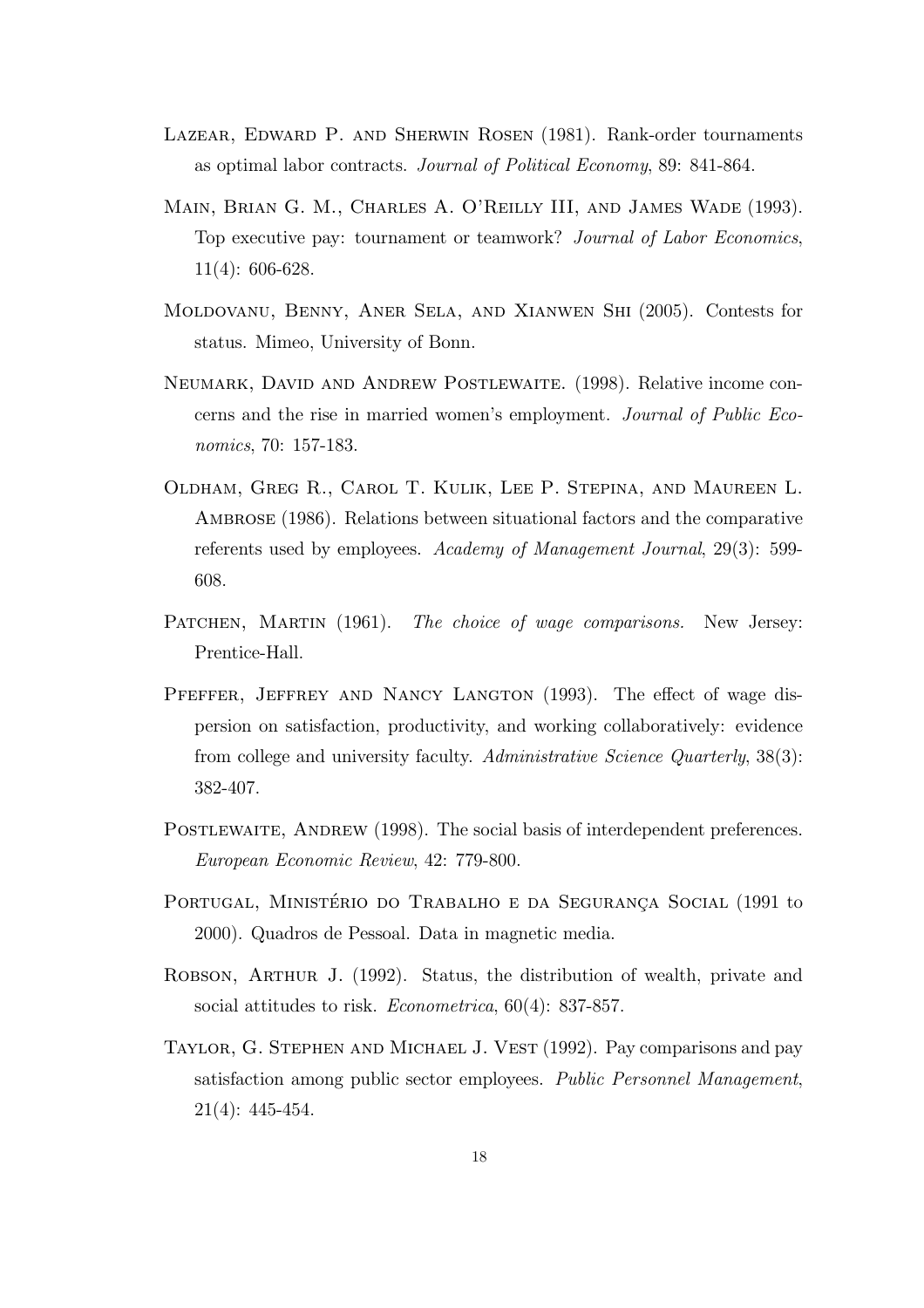- TREIMAN, DONALD J. (1977). Occupational Prestige in Comparative Perspective. New York: Academic Press.
- van de Stadt, Huib, Arie Kapteyn, and Sara van de Geer (1985). The relativity of utility: evidence from panel data. Review of Economics and Statistics, 67(2): 179-187.
- WARD, MELANIE E. AND PETER J. SLOANE (2000). Non-pecuniary advantages versus pecuniary disadvantages; job satisfaction among male and female academics in Scottish universities. Scottish Journal of Political Economy, 47(3): 273-303.
- Weiss, Yoram and Chaim Fershtman (1998). Social status and economic performance: a survey. European Economic Review, 42: 801-820.

# Appendix: Additional tables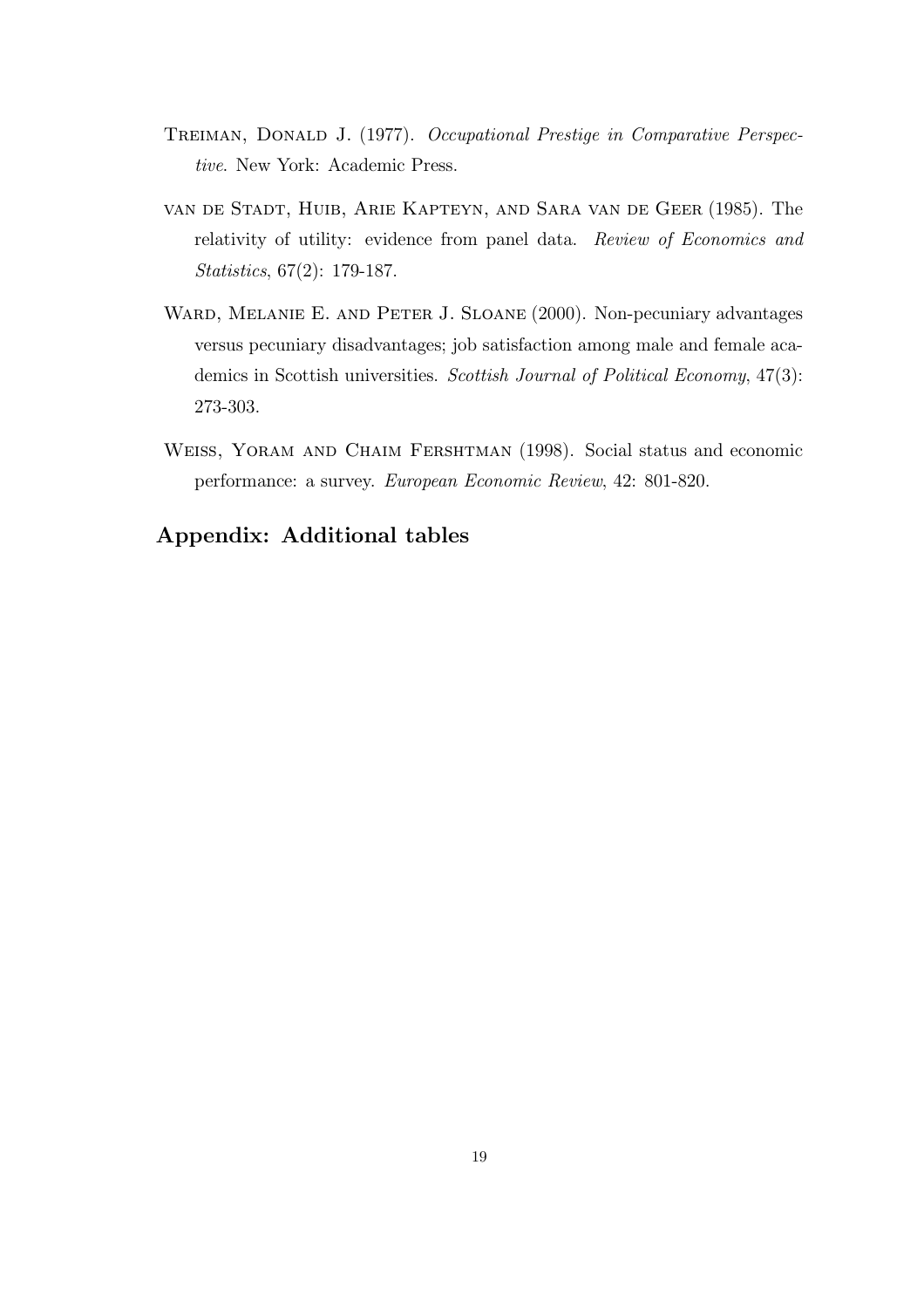| Variable              | Mean  | Std. Dev.         |
|-----------------------|-------|-------------------|
| Hourly wage (log)     | 6.62  | $\overline{0.57}$ |
| Female                | 0.37  |                   |
| Schooling             |       |                   |
| less than high school | 0.79  |                   |
| high school           | 0.15  |                   |
| university            | 0.06  |                   |
| Age                   | 37.64 | 10.8              |
| Tenure                | 9.98  | 9.16              |
| White collar          | 0.41  |                   |
| Lisbon                | 0.45  |                   |
| Size firm (log)       | 5.06  | 1.86              |
| Prestige1             | 34.8  | 10.86             |
| Prestige2             | 37.28 | 13.67             |
| W rank                | 51.4  | 28.11             |
| $Cv$ p $1$            | 0.25  | 0.08              |
| $Cv$ p2               | 0.28  | 0.11              |
| Cv wages              | 0.45  | 0.23              |
| Gini p1               | 11.55 | 4.72              |
| Gini p2               | 13.21 | 6.02              |
| Gini wages            | 17.71 | 8.29              |
| Industry              |       |                   |
| food, bev, tob.       | 0.05  |                   |
| textiles              | 0.17  |                   |
| wood                  | 0.03  |                   |
| paper                 | 0.02  |                   |
| chemicals             | 0.03  |                   |
| mineral products      | 0.03  |                   |
| metals                | 0.04  |                   |
| machinery             | 0.07  |                   |
| electric, gas, water  | 0.02  |                   |
| construction          | 0.09  |                   |
| $_{\rm trade}$        | 0.15  |                   |
| restaur, hotels       | 0.04  |                   |
| transp, communic      | 0.08  |                   |
| banking, insurance    | 0.07  |                   |
| real estate, serv co. | 0.04  |                   |
| other serv.           | 0.06  |                   |
| other                 | 0.02  |                   |
| N                     |       | 9,356,632         |

Table 3: Descritpive statistics

Source: Computations based on Portugal, MTSS (1991-2000).